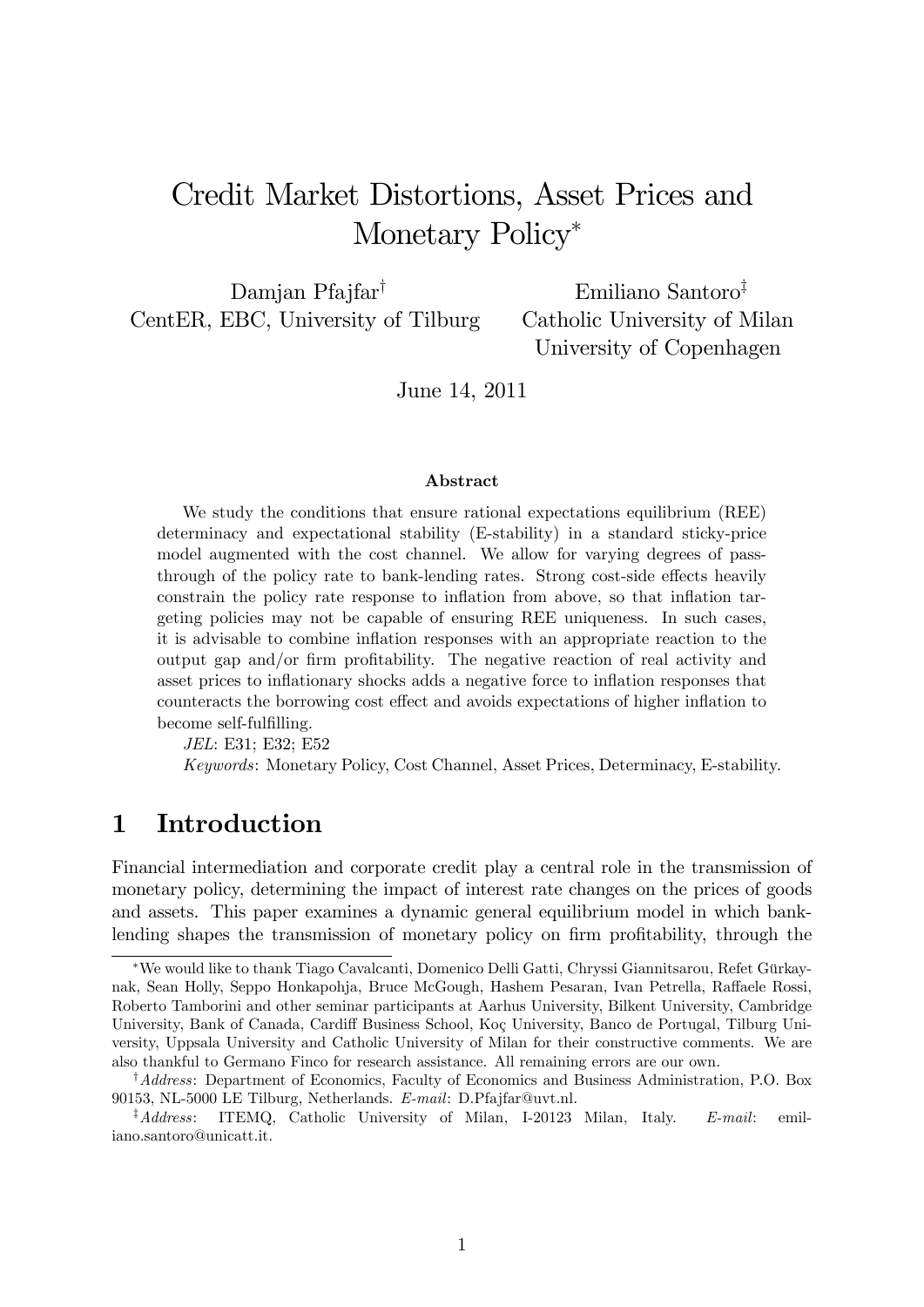so-called cost channel.<sup>1</sup> We characterize the conditions that ensure rational expectations equilibrium uniqueness and stability under adaptive learning (E-stability) in the presence of varying degrees of pass-through from policy to bank-lending rates. Furthermore, we explore the interplay between asset prices and cost-side effects, as well as the implications of allowing the monetary authority to respond to asset prices, so as to enhance both price and financial stability.

Monetary policy supply-side effects classically arise from agency problems between producers and lenders. The importance of this channel crucially depends on the passthrough from policy to bank-lending rates. Chowdhury et al. (2006) show that heterogeneous financial systems can lead to major differences in the transmission of policy shocks: along with countries where the banking sector acts as an attenuator of changes in the risk-free rate (e.g., France and Germany), there are countries where bank-lending rates amplify movements in the policy rate (e.g., Japan and the US). The second case is central to our analysis.

Along with the traditional Taylor principle, the cost channel implies the emergence of an upper bound to ináation responses that prevents the central bank from being too aggressive in stabilizing ináation, if determinacy has to be attained. In contrast to previous studies, (e.g., Bruckner and Schabert, 2003, Surico, 2008 and Llosa and Tuesta, 2009), we show that the additional constraint may become a reason of concern for the policy maker when movements in the policy rate are amplified by the banking sector. In fact, the upper frontier may become so stringent that determinacy cannot be attained if the central bank acts as a pure ináation targeter. In such cases setting the policy rate in response to both inflation and the output gap may be desirable. Reacting to real activity adds a negative force to inflation responses that counteracts the borrowing cost effect operating through the direct ináuence of the lending rate on aggregate supply.

A main focus of the paper is to examine the role of monetary policy when the cost channel "matters" and affects firm profitability. Despite the increasing emphasis on the connection between financial frictions and macroeconomic fluctuations, the influence of cost-side effects on firm profits and asset prices has generally been neglected. We show that responding to asset prices helps at attaining determinacy when strong credit market distortions are at work. In this respect, two distinct effects are isolated. On the one hand, as shown by Carlstrom and Fuerst (2007) reacting to asset prices weakens the overall policy response to ináationary shocks, thus making the lower bound to ináation responses more stringent. On the other hand, a positive response to asset prices brings about much higher gains, in terms of increased chances to attain determinacy, outweighing the borrowing cost effect that operates in the model with the cost-channel. In turn, the second effect emerges as the outcome of two mutually reinforcing mechanisms that exploit the amplification induced by strong degrees of pass-through from policy to bank-lending rates. To see this, consider an increase in the nominal rate of interest aimed at offsetting the inflationary consequences of a demand or supply shock. When the central bank adjusts the policy rate in response to asset prices misalignments, the resulting negative stock price gap exerts a direct impact on inflation that counteracts the borrowing cost effect on aggregate supply. In addition, the cost channel implies a direct influence of interest rate changes on firm dividends that dominates the negative correlation between the output gap

<sup>&</sup>lt;sup>1</sup>The literature on the cost channel has shown that, along with the usual demand-side transmission channel, monetary policy significantly affects the supply-side of the economy through the influence of the nominal rate of interest on firms' costs of production. See, among others, Christiano et al. (1997), Barth and Ramey (2000), Ravenna and Walsh (2006), Chowdhury et al. (2006) and Tillmann (2008).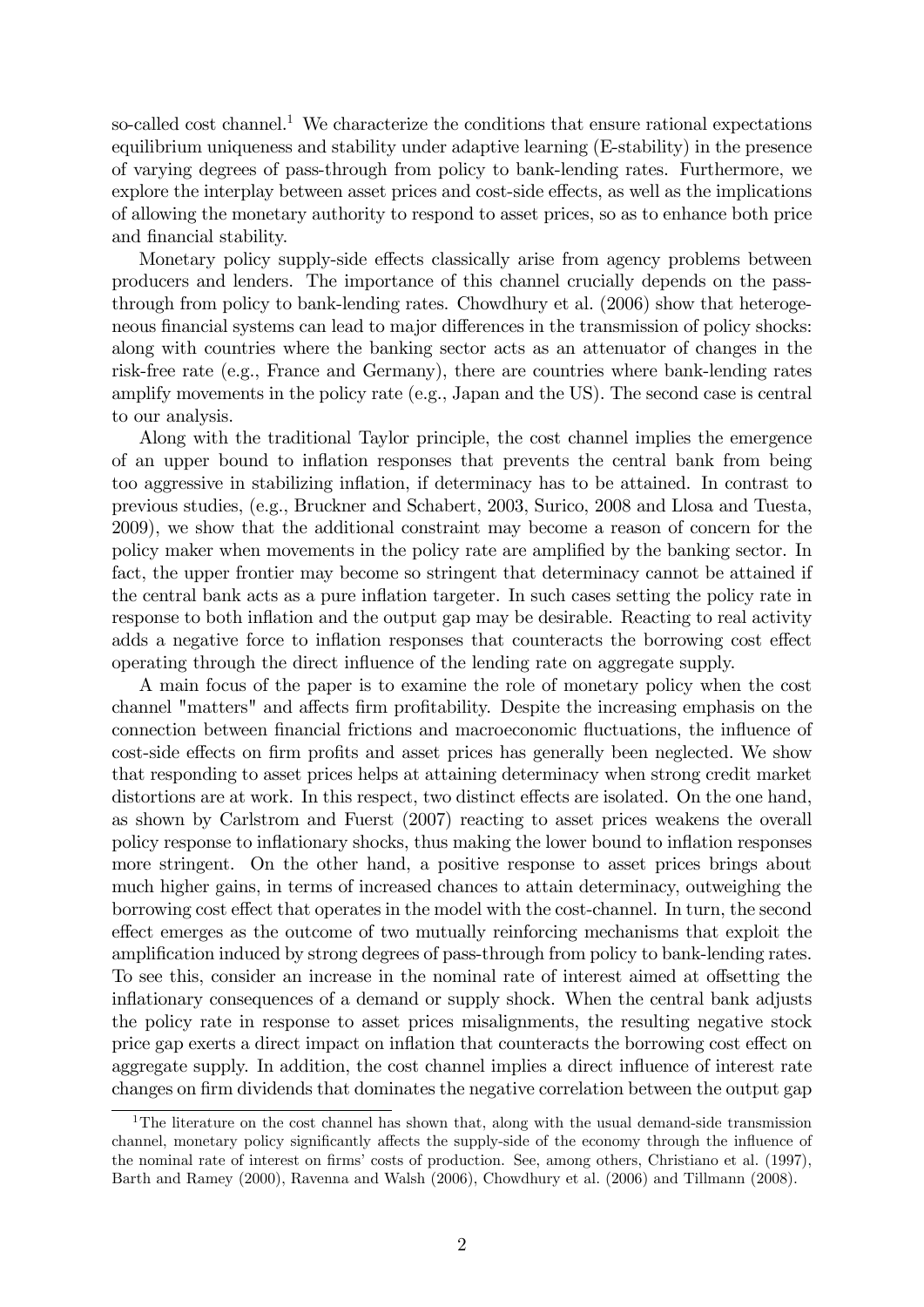and the dividend gap that generally arises in models with nominal rigidities. Together, these mechanisms avoid expectations of higher inflation to become self-fulfilling.

The remainder of the paper is laid out as follows: Section 2 introduces the theoretical setting; Section 3 shows that implementing rules that are exclusively aimed at stabilizing inflation may never ensure determinacy and E-stability in the presence of strong cost-side effects; Section 4 explores the connection between firm profitability and the cost channel, and shows that adjusting the policy rate in response to asset prices misalignments may help at alleviating the problems of dynamic instability highlighted in the previous section. The last section concludes.

## 2 The Model

The model economy is populated by households, firms and financial intermediaries. Households have preferences defined over a variety of consumption goods, supply labor to monopolistically competitive firms and deposit funds at the financial intermediaries. Firms utilize labor to produce goods and borrow from financial intermediaries to finance the wage bill, which has to be covered before revenues are collected. The decision problems of households and firms follow the standard treatment of Ravenna and Walsh (2006) and are outlined in Appendix A1. This section describes the role of financial intermediaries and reports the log-linearized model economy.

### 2.1 Financial Intermediation

We assume that financial intermediaries receive deposits  $M_t^d$  (remunerated at the gross rate  $R_t$ ) from households and a cash injection  $X_t$  from the monetary authority. Moreover, they supply loans  $L_t$  to firms at the (gross) nominal rate  $R_t^l$ . These funds are used to finance the wage bill,  $W_t N_t$ , where  $W_t$  and  $N_t$  denote the real wage and the labor input, respectively. Following Chowdhury et al. (2006), we allow for varying degrees of interest rate changes to affect firms' cost of borrowing. For simplicity, we assume that this friction can be measured by an increasing function of the nominal rate of interest,  $\Psi_t(R_t) \in (0,1)$ , which can be interpreted as a measure of defaults on loans.<sup>2</sup> Moreover, we assume an explicit cost to manage loans, which amounts to  $\kappa(\geq 0)$  per unit of loan. Intermediaries operate in a competitive environment. Nominal profits in the banking sector are defined as:

$$
\Pi^{int} = R_t^l \left[ 1 - \Psi(R_t) \right] L_t - R_t M_t^d - \kappa L_t. \tag{1}
$$

The following bank balance sheet condition must hold in every period:  $L_t = M_t^d + X_t$ . From the maximization of (1) subject to this constraint we obtain a relationship that links deposit and loan rates. In log-linear terms such no-arbitrage condition reads as:<sup>3</sup>  $\hat{r}_t^l = (1 + \psi)\hat{r}_t$ , where  $\psi (= \psi_1 - \psi_2)$  captures the elasticity of the contractual interest

<sup>&</sup>lt;sup>2</sup>As discussed by Stiglitz and Weiss (1981) this situation can be rationalized, in the presence of asymmetric information, by the willingness of a firm to invest in risky projects at high levels of the risk-free rate.

<sup>&</sup>lt;sup>3</sup>Variables without a time subscript are evaluated at their steady state. For a generic variable  $X_t$ we denote with  $\hat{x}_t \equiv (X_t - X) X^{-1} \left( \hat{x}_t^f \equiv$  $(X_t^f - X) X^{-1}$  the percentage deviation of its value under sticky (flexible) prices from the steady state level. Moreover, log-linear "gap variables" are reported without superscripts, i.e.  $x_t \equiv \hat{x}_t - \hat{x}_t^f$ .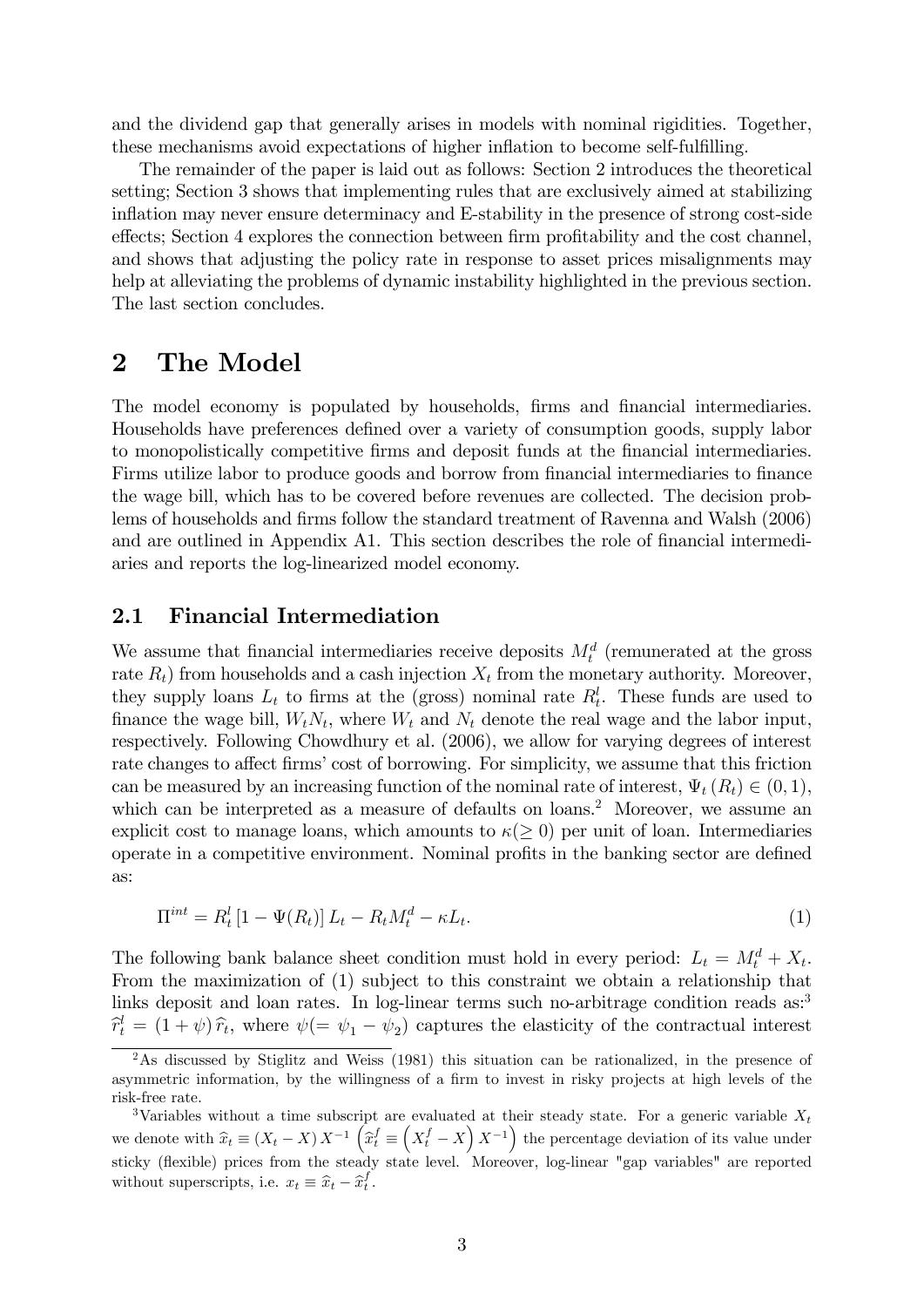rate to percentage changes in the policy rate. This results from the combination of two components,  $\psi_1 = [R\Psi'(R)/1 - \Psi(R)]$  and  $\psi_2 = [\kappa/(R+\kappa)]$ . A negative  $\psi$  indicates that a change in the risk-free interest rate is not completely passed through to the lending rate. This is the case when managing costs are too high, and the cost channel is mitigated. Alternatively, Hannan and Berger  $(1991)$  attribute this effect to loan price rigidities.<sup>4</sup> When  $\psi$  is positive, a rise in the policy rate is even accelerated, so that the lending rate rises by more than one-to-one. This can be viewed as a reduced-form relation based on Önancial market imperfections stemming from asymmetric information between borrowers and lenders, as advocated by the literature on the financial accelerator (see Bernanke et. al., 1999).

### 2.2 Log-linear System

The first order conditions characterizing the decisions of households and firms are loglinearized around the steady state. The linearized economy features a IS curve and an aggregate short-run aggregate supply  $(AS)$  schedule:

$$
y_t = E_t y_{t+1} - \frac{1}{\sigma} (r_t - E_t \pi_{t+1}), \qquad (2)
$$

$$
\pi_t = \beta E_t \pi_{t+1} + \kappa (1 + \psi) r_t + \kappa (\sigma + \eta) y_t + \varepsilon_t, \tag{3}
$$

where  $y_t$  is the output gap,  $\pi_t$  is the rate of inflation,  $r_t$  is the nominal interest rate gap and  $\varepsilon_t$  is a cost-push term that derives from assuming a log-stationary process from the elasticity of substitution in consumption,  $\theta$ .<sup>5</sup> Moreover,  $\beta$  denotes households' discount factor,  $\sigma$  is the inverse of the elasticity of intertemporal substitution,  $\eta$  is the inverse of the Frisch elasticity of labor supply, while  $\kappa = (1 - \omega \beta) (1 - \omega) \omega^{-1}$ , where  $1 - \omega$  is the probability that Örms can re-optimize their prices at each given period, as in Calvo (1983).

From households' optimization problem we also retrieve a linearized relationship that describes the evolution of the stock price gap,  $q_t$ :

$$
q_{t} = (1 - \beta) d_{t} + \beta E_{t} q_{t+1} - \beta (r_{t} - E_{t} \pi_{t+1}), \qquad (4)
$$

where  $d_t$  is the dividend gap. We assume that profits are fully transferred to the stockholders, so that dividends are  $D_t = Y_t - R_t^l W_t N_t$  and the log-linear dividend gap reads as  $d_t = \varsigma y_t - \mu r_t$ , where  $\varsigma = 1 - (\theta - 1) (\sigma + \eta)$  and  $\mu = (\theta - 1) (1 + \psi)$ . Note that  $\varsigma$  is negative for a wide range of plausible parameterizations. The negative relationship between  $d_t$  and  $y_t$  is a characteristic feature of models with nominal rigidities and it represents the key to explain why adjusting the policy rate in response to movements in the price of assets may harm dynamic stability when only the demand channel of the monetary transmission mechanism is at work.<sup>6</sup> A novel feature in the specification of the dividend gap stems from the direct influence of the interest rate gap on  $d_t$ . The magnitude of this effect – which is indexed by  $\mu$  – increases in the degree of pass-through and is paramount to explain why responding to firm profitability may increase the chances to attain deter-

<sup>&</sup>lt;sup>4</sup> According to their evidence, financial intermediaries acting in imperfectly competitive environments do not fully adapt to changes in the policy rate, so as to increase their profit margins.

 $5$ See Steinsson (2003) and Ireland (2004).

 $6$ As explained by Carlstrom and Fuerst (2007), other things equal, an increase in the rate of inflation determines a higher marginal cost and thus lower dividends and share prices, so that the overall response to inflation falls as the response to asset prices increases.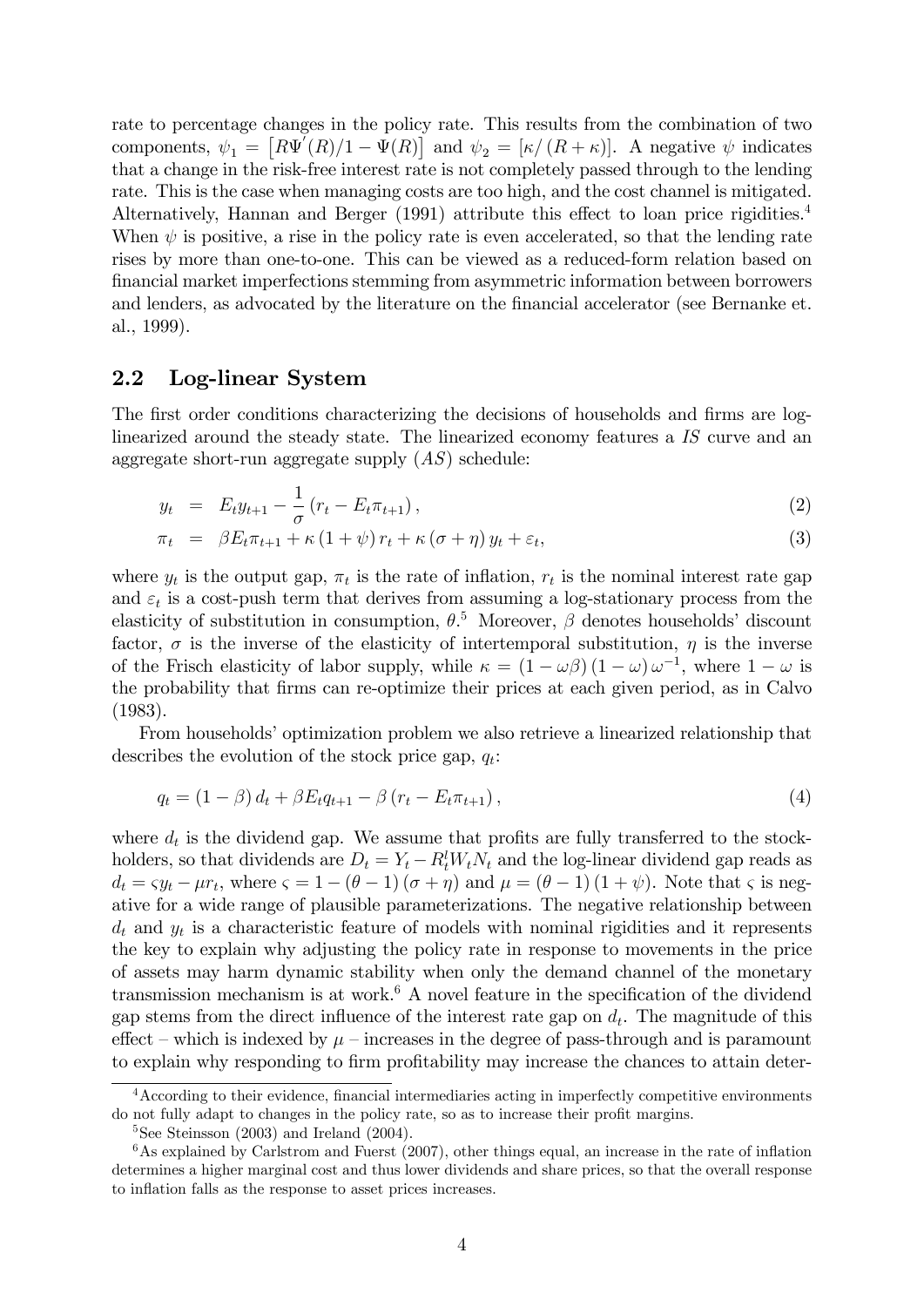minacy in the presence of strong supply-side effects. Section 4 will explore this point in close detail.

We plug the dividend gap into (4) to get:

$$
q_t = \beta E_t q_{t+1} + \beta E_t \pi_{t+1} + \epsilon y_t - \xi r_t, \tag{5}
$$

where  $\epsilon = (1 - \beta) \varsigma$  and  $\xi = \beta + (1 - \beta) \mu$ . Coefficient  $\xi$  suggests that, compared to the baseline setting with no cost channel, the effect of  $r_t$  on the asset price gap is reinforced.<sup>7</sup>

# 3 Determinacy and E-stability under Benchmark Interest Rate Rules

This section explores rational expectations equilibrium (REE) determinacy and stability under adaptive learning (E-stability). To close the model we alternatively consider Taylortype rules that differ with respect to their timing and the information set available to the policy maker. The central bank may adjust the nominal rate of interest in response to movements in current (or expected) ináation, the output gap and the stock price gap. To build some intuition on the interplay between monetary policy and firm profitability in the presence of cost-side effects, we find instructive to first explore rules whereby the policy maker pursues nominal and real stability (Section 3), while postponing to Section 4 the analysis of rules that account for the dynamics of asset prices.

After substituting a specific policy rule into  $(2)$ ,  $(3)$  and  $(5)$ , the resulting model can be reported as:

$$
\Gamma \mathbf{x}_t = \mathbf{\Phi} + \Omega E_t \mathbf{x}_{t+1} + \Xi \boldsymbol{\varpi}_t, \tag{6}
$$

$$
\varpi_t = \rho \varpi_{t-1} + \epsilon_t \tag{7}
$$

where  $\mathbf{x}_t = [\pi_t, y_t, q_t]^{'}, \boldsymbol{\varpi}_t$  is a vector shocks,  $\boldsymbol{\Gamma}, \boldsymbol{\Omega}, \boldsymbol{\Phi}$  are matrices of structural parameters. Exogenous variables are assumed to follow a first-order stationary VAR with iid innovations and diagonal covariance matrix. It can be shown that REE uniqueness obtains if and only if the eigenvalues of  $\Gamma^{-1}\Omega$  have real parts lying in the unit circle. Moreover, a necessary and sufficient condition for E-stability is that  $J = \Gamma^{-1} \Omega - I$  ) has all roots with negative real parts (see Evans and Honkapohja, 2001).<sup>8</sup>

The model (6)-(7) falls within the class considered by McCallum (2007), according to which determinacy is a sufficient (though not necessary) condition for E-stability. Therefore, unique evolutionary stable RE solutions detected in this framework retain the property of E-stability. Moreover, we will also observe cases characterized by both indeterminacy and E-stability. These non-fundamental solutions will be briefly discussed, although most of the analysis will be restricted to the study of the fundamental solutions (i.e., MSV-type solutions). In addition, Section 3.1.1 will consider a rule based on expectations of contemporaneous data. It should be noted that under "nowcasting" the model features expectations of the endogenous state variables at both time t and  $t + 1$ , so that (6) is replaced by  $\mathbf{\Gamma}^n \mathbf{x}_t = \mathbf{\Phi} + \mathbf{\Lambda}^n \mathbf{E}_t \mathbf{x}_t + \mathbf{\Omega}^n E_t \mathbf{x}_{t+1} + \Xi \boldsymbol{\varpi}_t$ , where "n" stands for

<sup>&</sup>lt;sup>7</sup>Moreover, it is interesting to note that an increase in the elasticity of substitution,  $\theta$ , exerts a detrimental effect on the asset price gap along two directions: (i) via the output gap  $(y_t)$  and (ii) via the interest rate gap  $(r<sub>t</sub>)$ . The second effect is further amplified in the presence of strong cost-side effects  $(\psi \gg 0).$ 

<sup>&</sup>lt;sup>8</sup>More details on the conditions that ensure determinacy and E-stability are reported in Appendix B.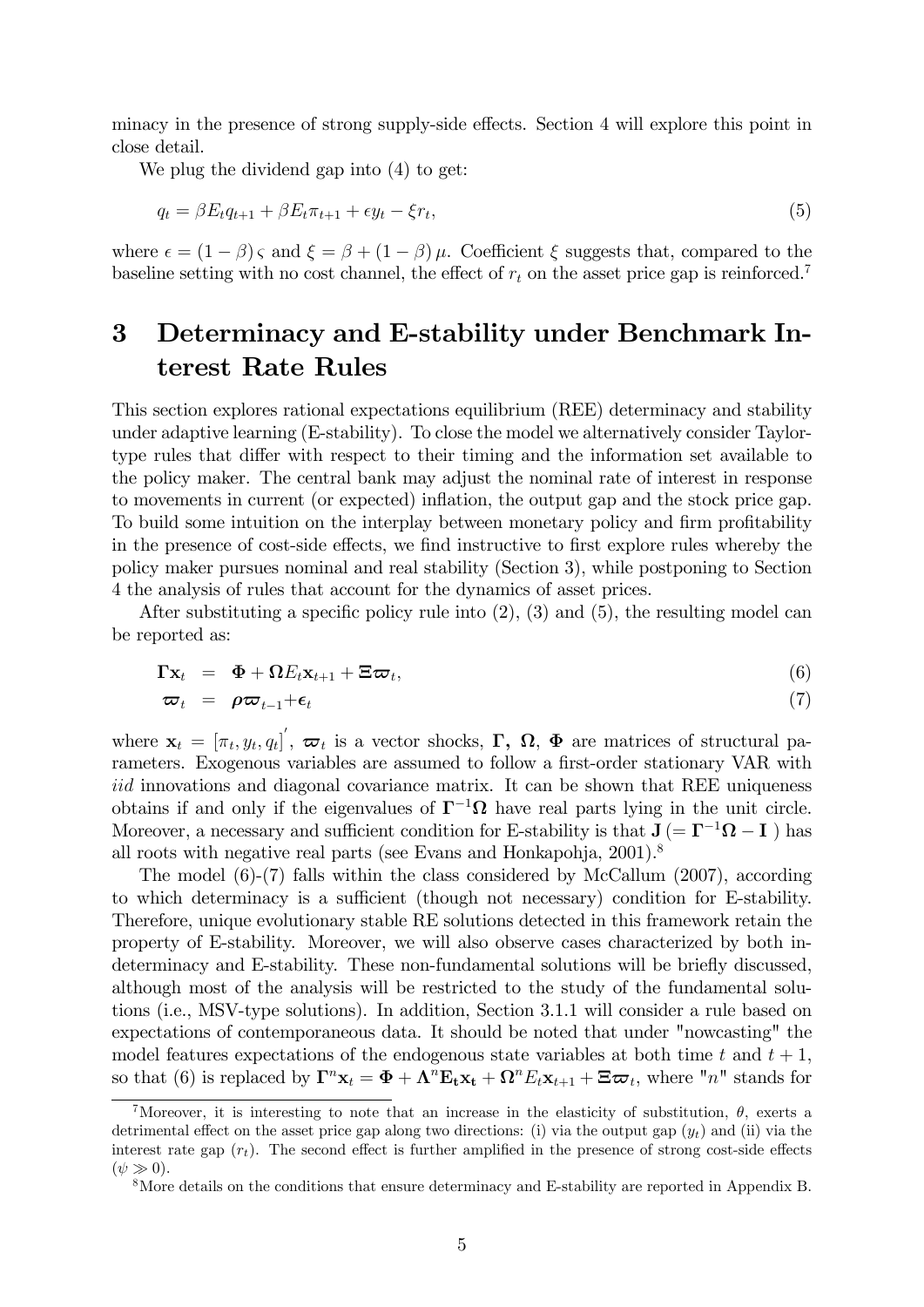nowcasting. As such, the model does not belong to the class examined by McCallum (2007) and E-instability may even characterize determinate equilibria.

### 3.1 Contemporaneous Data Rules

We start by assuming a central bank that adjusts the rate of interest in response to movements in the contemporaneous rate of inflation (i.e.,  $r_t = \chi_{\pi} \pi_t$ ,  $\chi_{\pi} > 0$ ). The following proposition formalizes the conditions for determinacy in connection with the magnitude of cost-side effects. As such, it retains considerable importance for those monetary authorities that are primarily or exclusively concerned with inflation stability.<sup>9</sup>

**Proposition 1** Under the contemporaneous data rule  $r_t = \chi_{\pi} \pi_t$  the following conditions are necessary and sufficient to ensure REE determinacy:

- Iff  $\psi > \frac{\eta}{\sigma}$ :  $\chi_{\pi} < \widehat{\chi}_{\pi} = \frac{\sigma(1-\beta)}{\kappa(\sigma\psi-\eta)}$  $\frac{\sigma(1-\beta)}{\kappa(\sigma\psi-\eta)}$ ;
- Iff  $\psi > \frac{\eta \sigma}{2\sigma}$ :  $\chi_{\pi} < \widetilde{\chi}_{\pi} = \frac{2\sigma(1+\beta) + \kappa(\sigma+\eta)}{\kappa(\sigma(1+2\psi) \eta)}$  $\frac{\sigma(1+\beta)+\kappa(\sigma+\eta)}{\kappa(\sigma(1+2\psi)-\eta)}$
- Iff  $\psi < \frac{\eta \sigma}{2\sigma}$ :  $\chi_{\pi} > \overline{\chi}_{\pi} = 1$ .

**Proof.** See Appendix C. ■

#### Insert Figure 1 about here

Thus, along with a lower bound to inflation responses  $(\overline{\chi}_{\pi})$ , depending on the magnitude of  $\psi$  different constraints may arise that bound inflation responses from above. To enhance a visual understanding of Proposition 1, we plot the conditions that ensure E-stability and determinacy, for different values of the pass-through parameter and alternative parameterizations of  $\sigma$  and  $\kappa$ : following Woodford (1999), we set  $\sigma = 0.157$ and  $\kappa = 0.0235/(\sigma + \eta)$ , while McCallum and Nelson (1999) select  $\sigma = 1/0.164$  and  $\kappa = 0.3/(\sigma + \eta)$ . As to the other structural coefficients, we set  $\beta = 0.99$ ,  $\eta = 2$  and  $\theta = 6$ . The left hand panel of Figure 1 shows that a strong degree of pass-through may imply that determinacy is never attained if the central bank acts as a pure inflation targeter. This is due to the intersection of the upper and lower frontiers that determinacy imposes on inflation responses.<sup>10,11</sup> Such a situation has not been documented by previous studies, which only accounted for  $\psi \leq 0$ : in this case a moderate response to inflation would always ensure determinacy, as long as the Taylor principle is respected. By contrast, for  $\psi > 0$  we need to explore the possibility of introducing additional targets in the policy maker's reaction function.

We first allow for the possibility of reacting to contemporaneous inflation and the output gap:  $r_t = \chi_\pi \pi_t + \chi_y y_t$ . Note that the analysis in the remainder of the paper will often be complemented by numerical simulations of the model over a parameter sub-space

<sup>&</sup>lt;sup>9</sup>The conditions ensuring E-stability are reported in Proposition 2 (Appendix C).

 $10$ As reflected by Figure 1(b), this is not the case under the calibration proposed by Woodford (1999). However, in the next sections we will see how even under Woodford's calibration the conditions that ensure determinacy and E-stability may be severely affected when alternative rules are implemented.

<sup>&</sup>lt;sup>11</sup>Note that the parameterization we have selected implies that Figure 1(a) only graphs  $\overline{\chi}_{\pi}$  and  $\hat{\chi}_{\pi}$ , while  $\widetilde{\chi}_{\pi}$  is left out of the numerical range we consider, although it crosses  $\widehat{\chi}_{\pi}$  from below. Corollary 1 in Appendix C reports additional details on the constraints to the policy response in connection with the magnitude of the pass-through.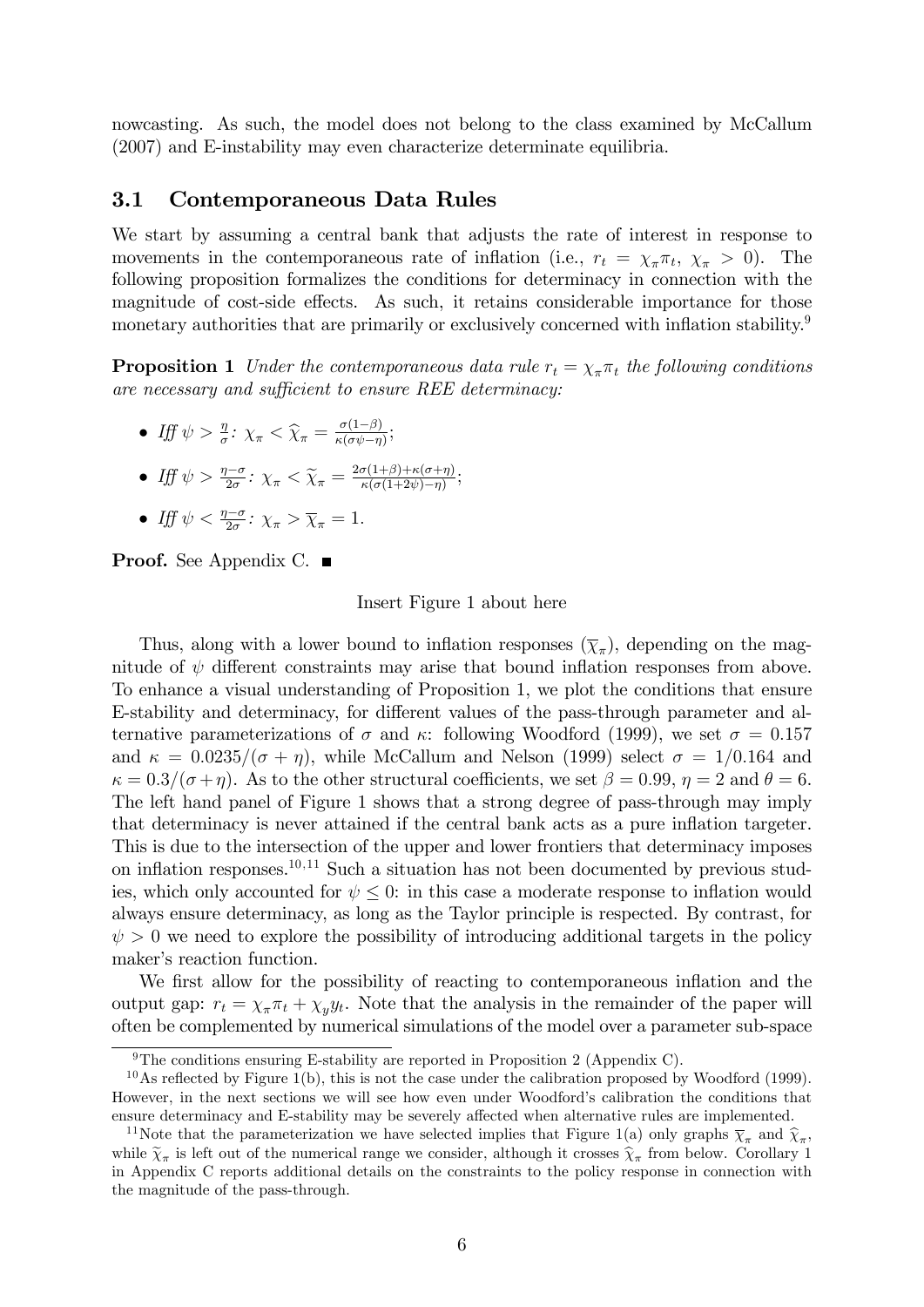of the policy reaction coefficients.<sup>12</sup> Unless otherwise indicated, each numerical exercise is performed under three different values of the pass-through parameter,  $\psi = \{-1, 0, 0.5\},\$ so as to appreciate the effects induced by varying intensities through which the cost channel operates.

#### Insert Figure 2 about here

As displayed by Figure  $2(a)$ , ruling out the cost channel returns the condition embodied by the well-known Taylor principle, whereby determinacy is attained as long as  $(\kappa(\sigma+\eta))^{-1}(1-\beta)\chi_y+\chi_{\pi}>1$ . However, when cost-side effects are at work this principle may no longer be sufficient to ensure determinacy. Under a perfect degree of pass-through the area of indeterminacy expands [see Figure 2(b)]: the minimum bound to inflation responses shifts up along the  $\chi_{\pi}$  axis and increases in  $\chi_y$ . This situation is analogous to that analyzed by Surico (2008) and Llosa and Tuesta (2009). As the former first pointed out, higher inflation expectations may become self-fulfilling when the cost channel is at work. In fact, a central bank that assigns a positive response to real activity renders the economy more prone to multiple equilibria, as the output gap may not be "negative enough" to offset inflationary pressures.<sup>13</sup> However, it is possible to show that the analysis of Surico (2008) is only valid as long as movements in the policy rate are not amplified by the banking sector. As hinted by Figure  $2(c)$ , a higher degree of passthrough  $(\psi = 0.5)$  implies that reacting exclusively to the rate of inflation never ensures equilibrium uniqueness. Whenever the central bank does not react to the output gap, or the response is too weak  $(\chi_y \approx 0)$ , a region of indeterminacy can be detected along the  $\chi_{\pi}$  axis, which stems from the intersection between the upper and lower bounds to inflation responses, as reported in Proposition 1. Interestingly, sunspot equilibria in this region are E-stable: this property has not been previously documented in standard New Keynesian models with contemporaneous data rules, as those examined by Bullard and Mitra  $(2002)$  and Honkapohja and Mitra  $(2004).<sup>14</sup>$  Even when accounting for cost-side effects, Llosa and Tuesta (2009) do not point to any discrepancy between the conditions that ensure E-stability and REE uniqueness under contemporaneous data rules [i.e., a situation analogous to that pictured in Figure  $2(b)$ . However, a disconnection between determinacy and E-stability is highlighted when allowing for a positive pass-through.<sup>15</sup>

<sup>&</sup>lt;sup>12</sup>In the remainder we will mainly report numerical exercises under the parameterization proposed by McCallum and Nelson (1999). Simulations under alternative calibrations generally deliver similar results. Additional numerical exercises are available, upon request, from the authors.

<sup>&</sup>lt;sup>13</sup>To provide an intuitive explanation of this statement, consider a situation in which the interest rate increases in response to a supply or demand shock, producing a positive ex-ante real interest rate. By responding to current inflation the central bank may trigger even stronger inflationary pressures through the direct impact of the nominal rate of interest on aggregate supply. In this case the negative output gap induced by the monetary tightening may offset the inflationary pressures arising from the shock. However, an explicit reaction to the output gap may weaken this counter-balancing force, thus rendering the system more prone to indeterminacy.

<sup>&</sup>lt;sup>14</sup>Honkapohja and Mitra (2004) point out that E-stable sunspots may only occur when agents form expectations at time t for time  $t + 1$ , while just observing realizations of the endogenous state variables at period  $t-1$ . In this respect, sunspots that take the form of a martingale difference sequence are always E-unstable. By contrast, sunspots that take the form of a finite state Markov process may be E-stable for some parameterizations of the policy rule. In addition to finite state Markov sunspots, Evans and McGough (2005) show that in the plausible range of responses to the intermediate targets, E-stable sunspots assuming a common factor representation may be detected. As such, these sunspots represent a "threat" to monetary policy, as the public could potentially coordinate on them.

<sup>&</sup>lt;sup>15</sup>The reason why this situation occurs is clear after inspecting Proposition 2 (Appendix C), where the thresholds for  $\psi$  in the analysis of E-stability do not match with those identified for the conditions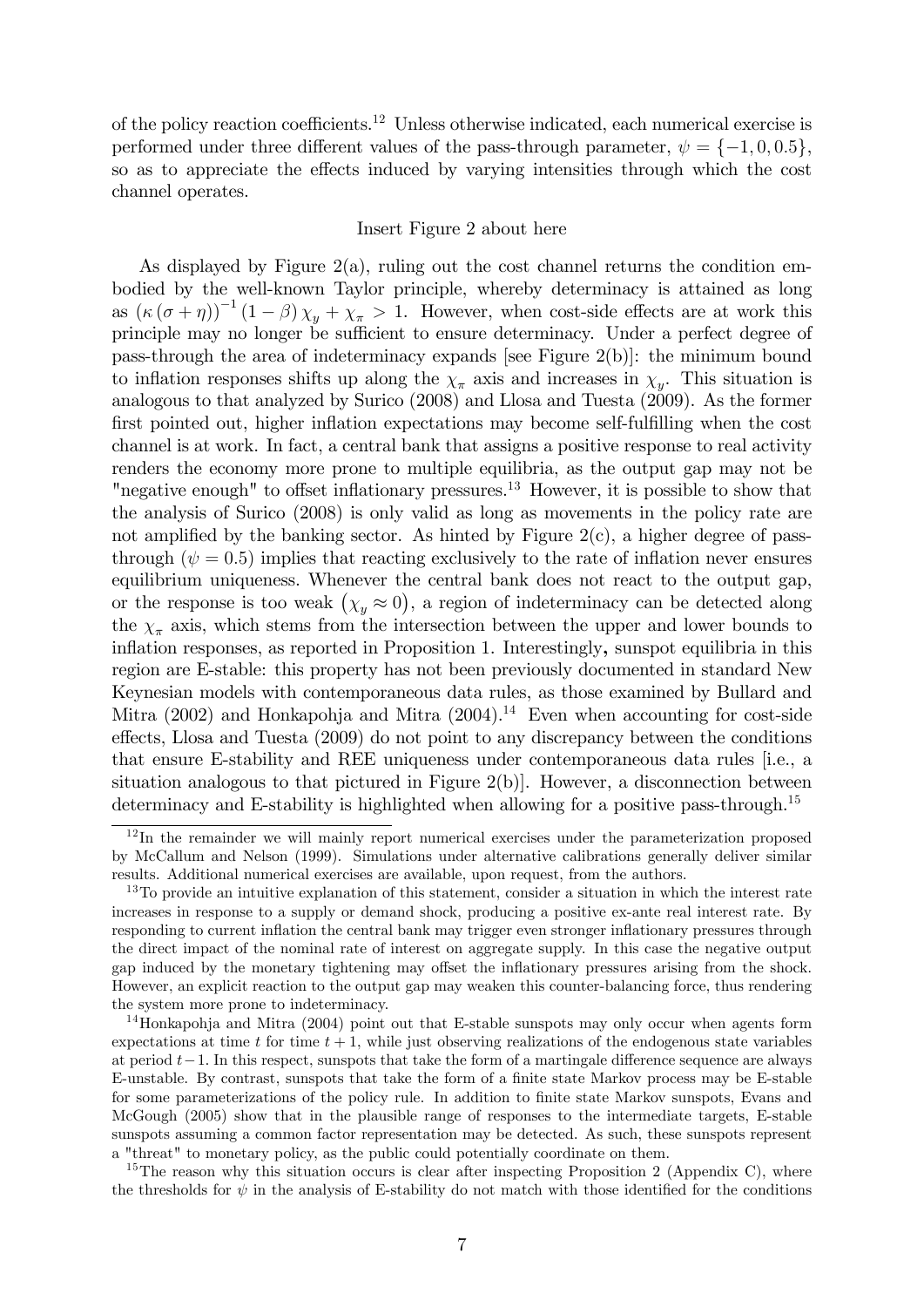Given the impossibility of attaining a unique equilibrium under strong cost-side effects, the policy maker may need to combine inflation responses with an "appropriate" response to the output gap.<sup>16</sup> To provide some analytical intuition for this result, we find useful to recall the (sufficient and necessary) conditions for determinacy reported by Llosa and Tuesta (2009), suitably adapted to match our notation: 17

$$
(1 - \beta - (1 + \psi) \kappa) (\kappa (\sigma + \eta))^{-1} \chi_y + \chi_\pi > 1,
$$
  
\n
$$
2\sigma (1 + \beta) + (1 + \beta + (1 + \psi) \kappa) \chi_y + (\eta + \sigma (1 - 2 (1 + \psi))) \kappa \chi_\pi + \kappa (\sigma + \eta) > 0.
$$
  
\n(9)

Condition (8) can be interpreted as a generalization of the Taylor principle. This is affected by the cost channel through the output gap response. Specifically, at standard calibrations the term multiplied by  $\chi_y$  is negative, due to the presence of  $\psi$  (> -1): this argument leads Surico (2008) to conclude that to avoid inducing multiple equilibria the central bank should not respond to output gap movements, as this would weaken the overall response to inflation. However, while condition (8) collapses to  $\chi_{\pi} > 1$  (i.e., the standard Taylor principle, with no role for the cost channel) when  $\chi_y = 0$ , condition (9) is still affected by  $\psi$ . In fact, if we assume  $\chi_y = 0$  and  $\psi > (\eta - \sigma) (2\sigma)^{-1}$  condition (9) translates into  $\chi_{\pi} < \tilde{\chi}_{\pi}$ , in agreement with Proposition 1. We should note that  $\tilde{\chi}_{\pi}$  decreases in  $\psi$ , implying that in the event of credit conditions becoming more tight, the maximum response to inflation beyond which determinacy cannot be attained is constrained further.<sup>18</sup> In the limit, credit market distortions may imply that the upper bound becomes so stringent that no determinate outcome is attained (this event occurs whenever  $\widetilde{\chi}_{\pi}$  intersects  $\overline{\chi}_{\pi} = 1$ , unless the central bank responds to the output gap, in which case the left hand terms of both (8) and (9) increase in  $\chi_y$ .

To gain further intuition on why responding to the output gap may be necessary to attain determinacy, it is useful to reparameterize the New Keynesian Phillips curve under  $r_t = \chi_{\pi} \pi_t + \chi_y y_t$ :<sup>19</sup>

$$
\pi_t = \frac{\beta}{1 - \kappa \left(1 + \psi\right) \chi_\pi} E_t \pi_{t+1} + \frac{\left[(1 + \psi) \chi_y + (\sigma + \eta)\right] \kappa}{1 - \kappa \left(1 + \psi\right) \chi_\pi} y_t.
$$
\n(10)

Recall that under strict inflation targeting determinacy may never be attained, no matter the central bank's aggressiveness in stabilizing inflation. To see this, consider an increase in the nominal rate of interest aimed at offsetting the inflationary pressures triggered by a demand or supply shock. The conventional prescription in this case is to generate a negative output gap. As hinted by Surico (2008), a positive  $\chi_y$  may not allow the output gap to be negative enough. However, this view is crucially based on the assumption of a less than perfect pass-through. When  $\psi$  is high enough and  $\chi_u = 0$ , the borrowing cost effect always dominates the traditional real wage effect operating through the marginal

that ensure determinacy. Otherwise, no discrepancy emerges when considering a less-than-perfect passthrough.

<sup>&</sup>lt;sup>16</sup>This principle gains further relevance under a forward looking expectational rule, as it will be shown in Section 3.2.

<sup>&</sup>lt;sup>17</sup>The conditions reported by Llosa and Tuesta (2009) extend those of Surico (2008) in that they consider no interest rate smoothing and a perfect pass-through between policy and bank-lending rates.

<sup>&</sup>lt;sup>18</sup>Analogous considerations can be extended to the case of  $\psi > (\eta/\sigma)$ . In fact, also  $\overline{\chi}_{\pi}$  decreases in  $\psi$ . <sup>19</sup>We set, without loss of generality,  $\varepsilon_t = 0$ .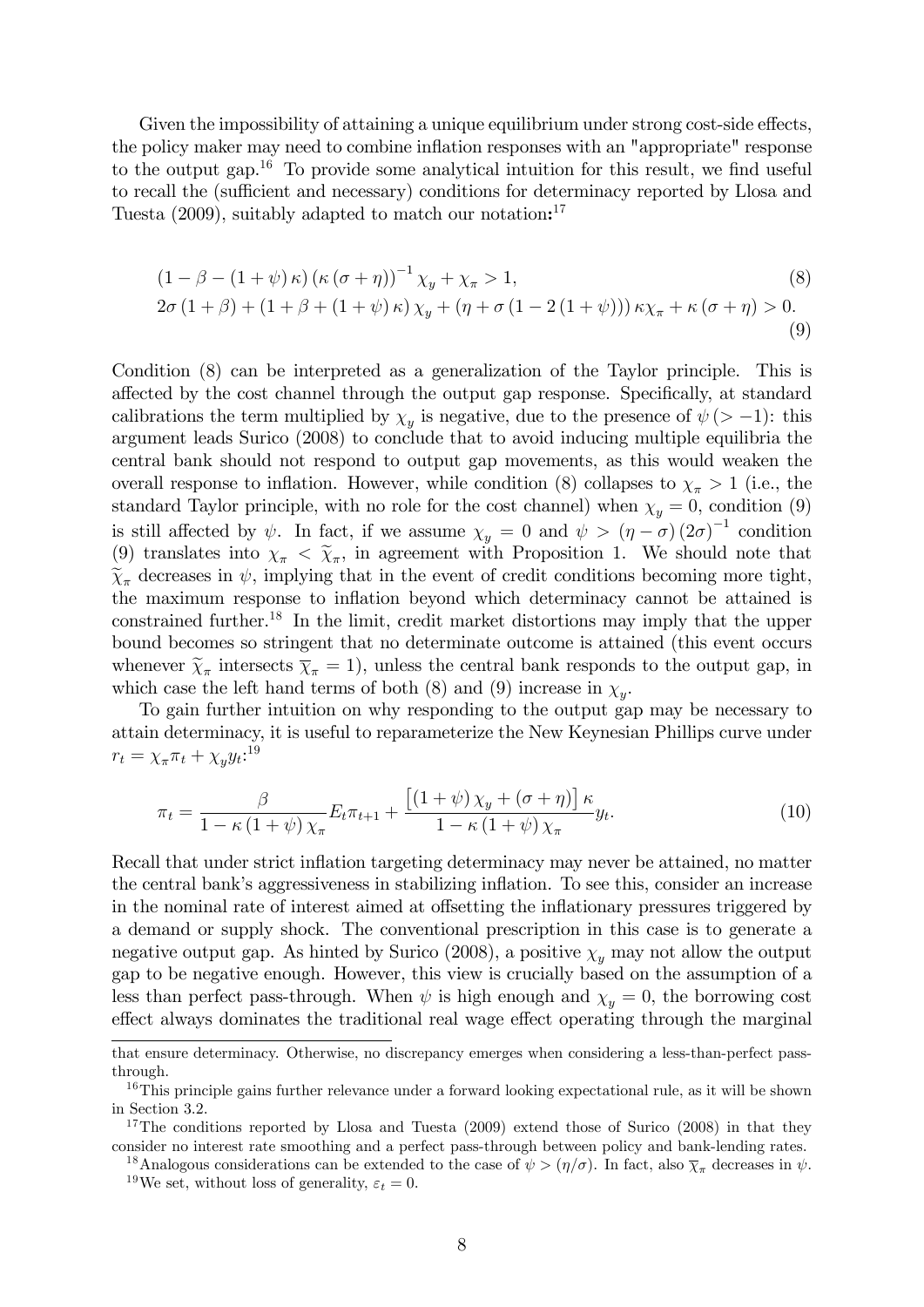rate of substitution between consumption and leisure, so that expectations of higher inflation become self-fulfilling. By contrast, reacting to  $y_t$  helps at counteracting the costside effect, reinforcing the impact of the negative output gap on current inflation through the direct influence of the rate of interest on aggregate supply. In fact, whereas reacting to the rate of inflation scales the impact of all the variables on the right hand side of  $(10)$ by the term  $(1 - \kappa (1 + \psi) \chi_{\pi})^{-1}$ , responding to real activity avoids the upper bound to materialize. Importantly, the overall impact of  $y_t$  on current inflation is amplified by the magnitude of cost-side effects, as it increases in  $\psi$ .

#### 3.1.1 Expectations of Current Data in the Policy Function

McCallum (1999) criticizes the use of rules that are not operational, i.e.: (i) rules that are expressed in terms of instrumental variables that can hardly be controlled on a highfrequency basis and (ii) rules that require information that cannot be plausibly possessed by the monetary authority. In this respect, contemporaneous data rules such as those explored in Section 3.1 are not operational. In response to this criticism, it is advisable to inspect policy functions based on the expectations of current data. Bullard and Mitra (2002) and Evans and McGough (2005) show that the analysis of determinacy under nowcasting produces results that fully conform to those observed under contemporaneous data rules. This result extends to the case under scrutiny.<sup>20</sup>

Insert Figures 3 and 4 about here

However, it is interesting to note that contemporaneous data rules and rules featuring nowcasting have rather different implications in terms of E-stability. In fact, Figure 3 shows that under  $r_t = \chi_{\pi} E_t \pi_t$  E-stability may be compromised at rather low values of  $\psi$ , at least under the calibration proposed by McCallum and Nelson (1999). Most importantly, we note the existence of unique (locally) stationary but E-unstable equilibria.<sup>21</sup> Analogous evidence occurs when the central bank reacts to both expected current ináation and the output gap: under  $r_t = \chi_{\pi} E_t \pi_t + \chi_y E_t y_t$  E-stability may never be attained for a certain range of  $\chi_y$ , even when policy and bank-lending rates co-move on a oneto-one basis [see Figure 4(b)]. Thus, implementing a rule based on the expectations of current data in the presence of cost-side effects may seriously affect the chances to obtain E-stable equilibria, even when these are unique.

### 3.2 Forward Expectations in the Policy Function

Once again, we first consider a central bank that exclusively reacts to the expected rate of inflation:  $r_t = \chi_{\pi} E_t \pi_{t+1}$ . As in the case of a contemporaneous data rule, an upper bound to inflation responses can be detected, which prevents the monetary authority from being too aggressive.<sup>22</sup> Most importantly Figure 5, which reports the equilibrium properties of the system in the  $\{\psi, \chi_{\pi}\}\$  sub-space, shows that a unique REE can be obtained just at low values of the pass-through. Compared to a contemporaneous data rule, forward expectations in the Taylor rule make the economy more prone to indeterminacy.

 $^{20}$ In addition, it is possible to prove that the conditions for E-stability under now casting are analogous to those that ensure determinacy under a forward-looking rule, as we will see in Section 3.2.

 $^{21}$ Moreover, as in Evans and McGough (2005) no indeterminate but E-stable equilibria are detected.

<sup>22</sup>Proposition 2 in Appendix C formalizes this result.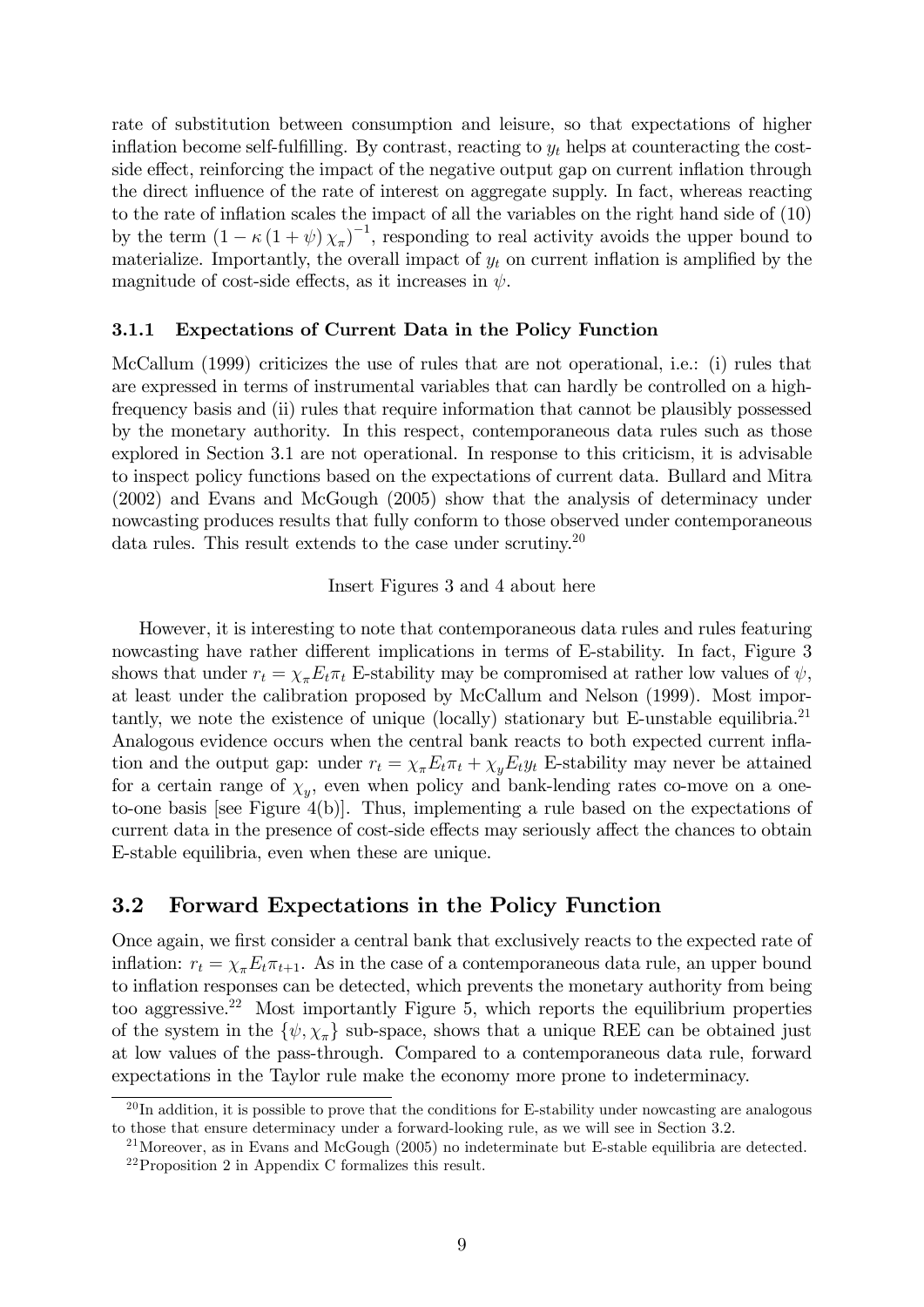#### Insert Figure 5 about here

To overcome the limitations of a policy function that is exclusively focused on the stabilization of expected price changes, we next implement  $r_t = \chi_{\pi} E_t \pi_{t+1} + \chi_y E_t y_{t+1}$ .

#### Insert Figure 6 about here

Figures  $6(b)$  and  $6(c)$  confirm that reacting to both the expected inflation rate and the output gap is advisable to attain determinacy, at least when the cost channel "matters". The intuition underlying this result develops along the same lines we have detailed in Section 3.1 and rests on the observation that a strong pass-through may induce the upper and lower frontiers to intersect.<sup>23</sup>

Moreover, the region of indeterminacy on the sub-space considered  $-$  most of which emerges in correspondence with modest values of the response to the output gap  $-$  is greater than that obtained under the contemporaneous data rule. To gain some intuition on why forward looking rules make the system more prone to equilibrium multiplicity, it is useful to re-parameterize the New Keynesian Phillips curve under  $r_t = \chi_{\pi} E_t \pi_{t+1}$ :

$$
\pi_t = \left[\beta + \kappa \left(1 + \psi\right) \chi_{\pi}\right] E_t \pi_{t+1} + \kappa \left(\sigma + \eta\right) y_t. \tag{11}
$$

Note that responding to the expected rate of inflation reinforces the feedback from  $E_t\pi_{t+1}$ to  $\pi_t$  – thus increasing the chances that expectations of higher inflation become selffulfilling in the face of inflationary shocks  $-\text{while leaving the impact of the forcing variable}$ unaffected. Therefore, a shock that raises the nominal rate of interest may generate inflationary pressures that can hardly be offset by the negative output gap, even if  $\chi_y =$ 0. Importantly, such pressures increase in the degree of pass-through. By contrast, undesirable outcomes are less likely to occur under the contemporaneous data rule,  $r_t =$  $\chi_{\pi} \pi_t$ , as in this case  $\chi_{\pi}$  scales the impact of both  $y_t$  and  $E_t \pi_{t+1}$  on current inflation. This can be checked by setting  $\chi_y = 0$  in equation (10).

## 4 Asset Prices, the Cost Channel and Determinacy

So far we have shown that allowing for an amplification of movements in the policy rate on bank-lending rates has non-negligible implications for equilibrium dynamics: unlike the case of a less than perfect pass-through, reacting to both ináation and the output gap may be necessary to avoid indeterminacy. This is particularly important when the monetary authority reacts to forward expectations, as in this case the system is more sensitive to feedback effects from expected to current inflation. Concurrently, credit market distortions generally increase the chances to observe learnable sunspots, at least under rules based on contemporaneous data and forward expectations, while expectations of current data in the Taylor rule make the system more prone to determinate but Eunstable equilibria.

This section highlights important effects emanating from the interplay between credit market distortions and firm profitability. We explore the implications of a central bank that, along with responding to (current or expected) inflation and the output gap, displays some concern for fluctuations in stock prices. We abstract from normative considerations

 $^{23}$ It is also possible to extend this reasoning to rules featuring an explicit response to the contemporaneous or the expected output gap.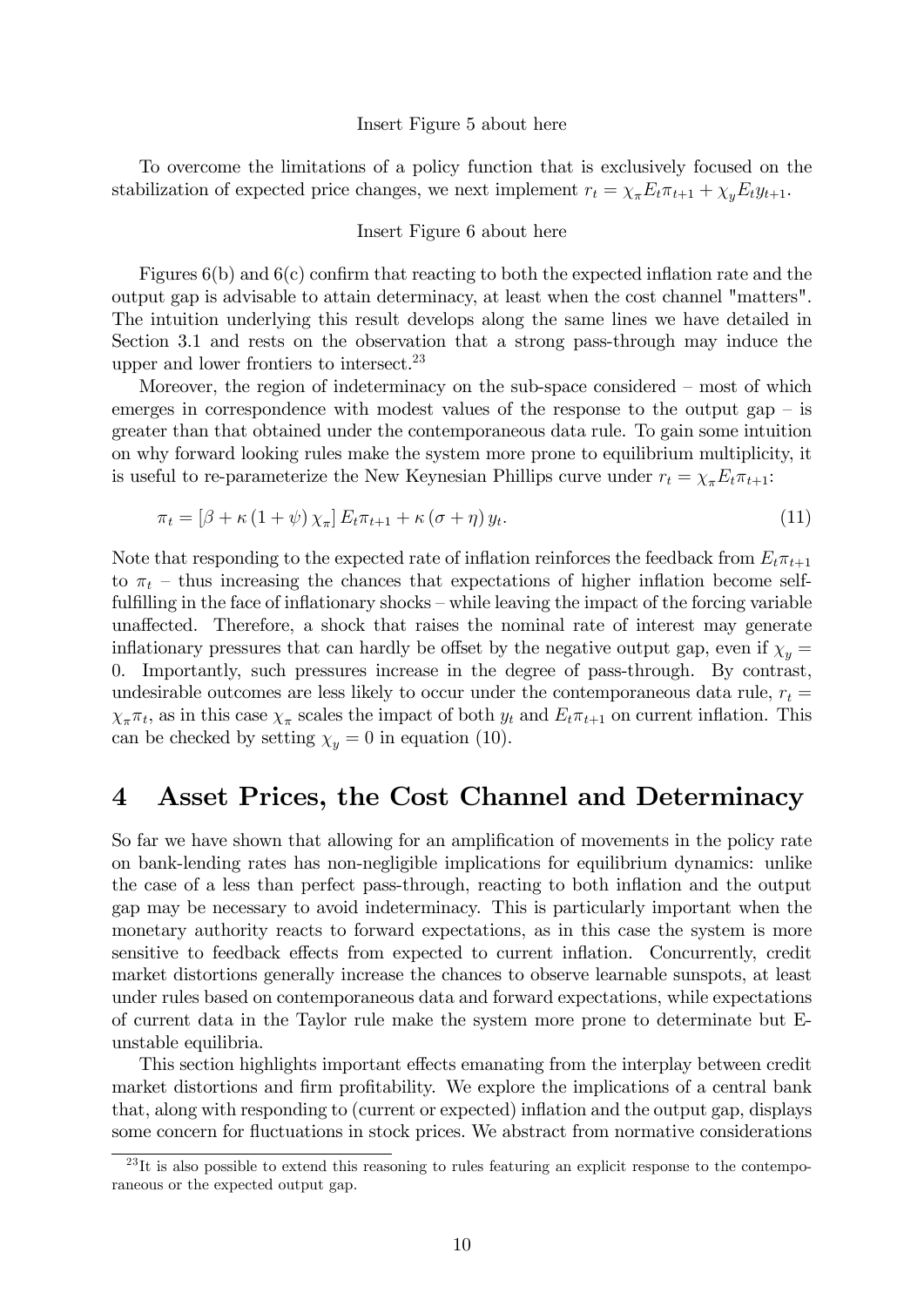on why the policy maker may want to react to asset prices, while merely relying on the evidence that supports this view (see, among others, Rigobon and Sack, 2003).

The general wisdom is that setting the policy rate in response to asset prices misalignments renders the system more prone to indeterminacy.<sup>24</sup> Carlstrom and Fuerst  $(2007)$ have explored the implications of responding to asset prices for equilibrium determinacy.<sup>25</sup> Their key insight is that in the face of inflationary shocks that lower firm profits (and asset prices) an interest rate rule reacting to stock prices adds a negative force to the overall response to inflation. If the share price response is large enough, indeterminacy cannot be avoided, as the Taylor principle is violated. It is important to stress that Carlstrom and Fuerst (2007) consider a standard situation in which responding to asset prices only affects the lower bound to inflation responses through the conventional demand channel of the monetary transmission mechanism. However, we have noted at different stages of the analysis that in the presence of relevant cost-side effects the upper constraint may represent a reason of concern.

Let us consider the following rule with forward expectations:  $2<sup>6</sup>$ 

$$
r_t = \chi_{\pi} E_t \pi_{t+1} + \chi_y E_t y_{t+1} + \chi_q E_t q_{t+1}.
$$
\n(12)

#### Insert Figure 7 about here

In Figure 7 we report the conditions that ensure determinacy in the presence of a strong degree of pass-through ( $\psi = 0.5$ ), over the sub-space  $\{\chi_{\pi}, \chi_{y}\}\$  and for different values of  $\chi_q$ . As shown in the previous section, the policy maker needs to select combinations of  $\chi_{\pi}$  and  $\chi_{y}$  that fall in the region between two constraints. Clearly, a positive reaction to asset prices raises both the lower and upper bounds. However, while increasing  $\chi_a$  only exerts a negligible impact on the bottom frontier, shifts in the upper bound are by far more important. In fact, even a modest response to stock prices avoids the two frontiers to intersect.

To provide an intuition on why the lower bound shifts upward, it is useful to explore the effect induced by an inflationary shock. In the model with the cost channel each percentage point of permanently higher inflation implies a permanent change in the dividend gap of:<sup>27</sup>

$$
\frac{\mathrm{d}d}{\mathrm{d}\pi} = -\frac{1+\psi}{\sigma+\eta} - \frac{(1-\beta)\left[\left(\sigma+\eta\right)\left(\theta-1\right)-1\right]}{\kappa\left(\sigma+\eta\right)},\tag{13}
$$

which can be shown to be negative for a wide range of parameter values and to increase in  $\psi$  (in absolute value). Thus, as predicted by Carlstrom and Fuerst (2007), a trade-off

<sup>27</sup>This elasticity can be retrieved by setting, for a generic variable  $x_t$ ,  $E_t x_{t+1} = x_t = x$ .

<sup>&</sup>lt;sup>24</sup>A long-standing debate concerning the role and scope of central banks to stabilize asset prices has developed since the contributions of Bernanke and Gertler (1999, 2001) and Genberg et al. (2000). In connection with problems of dynamic stability induced by Taylor rules that respond to share prices, refer to Bullard and Schaling (2002) and Carlstrom and Fuerst (2007). More recently, Pfajfar and Santoro (2011) have shown that adjusting the policy rate in response to asset prices growth does not harm dynamic stability and may promote determinacy by inducing interest-rate inertia.

 $^{25}$ We should also stress that Carlstrom and Fuerst (2007) explore this situation in the presence of wage rigidity and different timings for money demand. In our setting such extensions are bound to be of marginal importance.

 $^{26}$ It is possible to show that analogous principles apply to contemporaneous data rules or under nowcasting. However, we refrain from reporting these cases, as the foward looking rule allows for a neater visual inspection.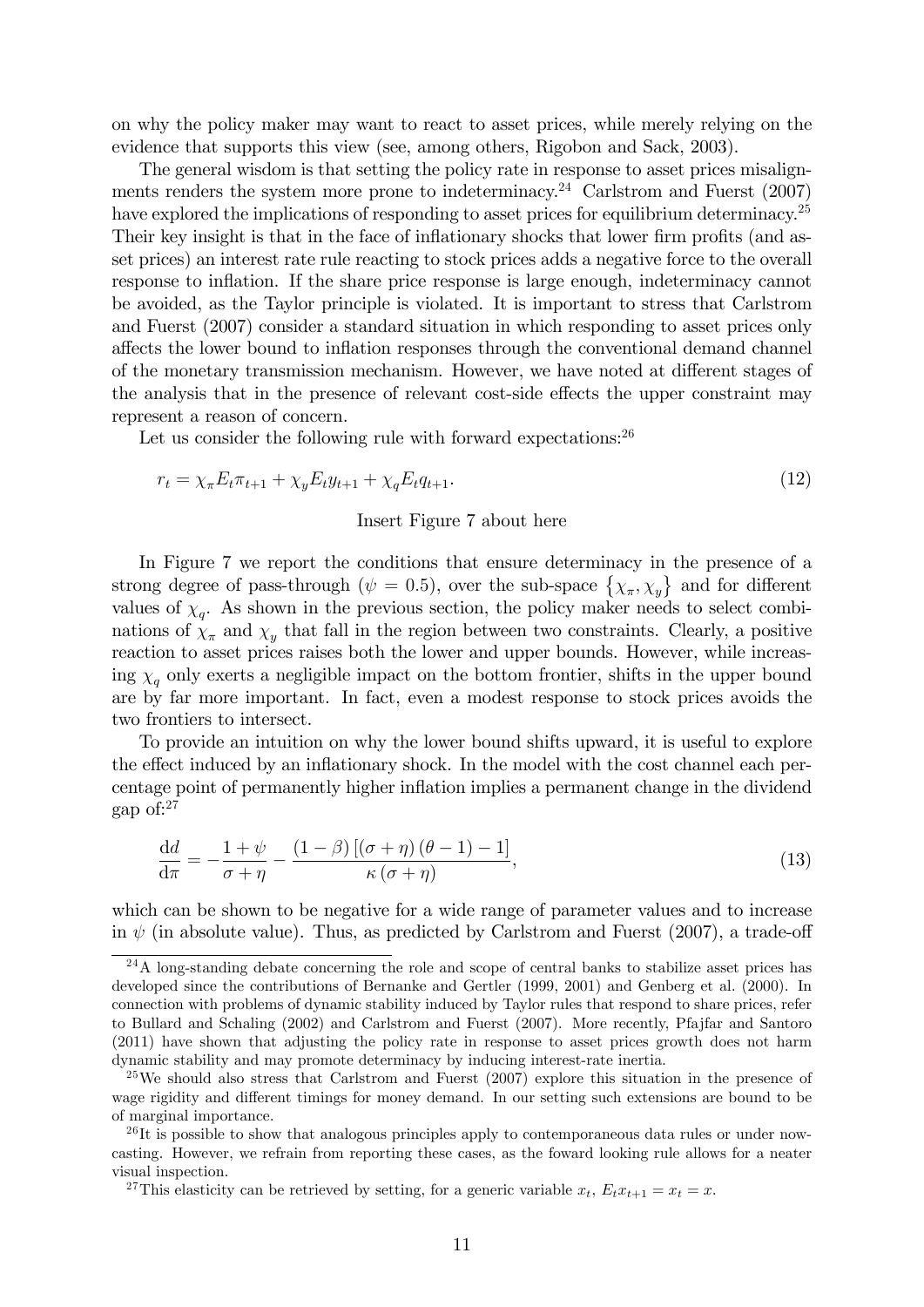between inflation and asset prices stabilization arises in the perspective of attaining a unique REE. Note that an analogous trade-off also emerges between inflation and output stabilization, as hinted by  $(8)$ . In fact, a one percent permanent increase in inflation induces a (negative) change in the output gap of  $\left[1 - \beta - (1 + \psi) \kappa\right] [\kappa \left(\sigma + \eta\right)]^{-1}$  percentage points (as opposed to  $(1 - \beta) [\kappa (\sigma + \eta)]^{-1}$  with no cost channel):<sup>28</sup> this translates into an upward sloping lower bound in the  $\{\chi_{\pi}, \chi_{y}\}$  sub-space [see Figures 2(b,c)].

Nonetheless, the cost-channel urges us to account for the upper constraint to  $\chi_{\pi}$  as well. In this respect, adjusting the rate of interest in response to asset prices misalignments has similar effects as responding to real activity: a positive  $\chi_q$  channels a negative force on aggregate supply that outweighs the borrowing effect on inflation dynamics, thus avoiding expectations of higher inflation to become self-fulfilling. Importantly, such a negative effect is amplified by the direct impact of interest rate changes on firm profits: to see this, recall that the elasticity of the dividend gap to the nominal rate of interest,  $\mu = (\theta - 1)(1 + \psi)$ , increases in the intensity of cost-side effects. Overall, this translates into an upward shift in the upper bound to  $\chi_{\pi}$ , so that any intersection with the bottom frontier is avoided.

The main point of departure from the result of Carlstrom and Fuerst (2007) lies in the role of the upper bound to inflation responses and its relevance in the presence of strong cost-side effects. It is true that the lower constraint becomes more stringent as  $\chi_q$  increases, and more so when the cost-channel is accounted for [to see this, consider the term  $-(1 + \psi)(\sigma + \eta)^{-1}$  in (13), which is null for  $\psi = -1$ . However, when cost-side effects are high enough there are considerably higher gains from responding to asset prices – at least in terms of increased chances to attain a determinate equilibrium<sup>29</sup> – in that the upper constraint is relaxed.

Thus, in the presence of strong cost-side effects that would otherwise prevent the attainment of REE equilibrium uniqueness, it is advisable to combine ináation responses with an explicit reaction to the output gap and/or asset prices. This allows the central bank to turn the cost channel at its own advantage, through the direct impact of the nominal rate of interest on aggregate supply. In this respect, reacting to asset prices proves to be quite efficient at avoiding the upper constraint to inflation responses to materialize, as it exploits the direct influence of interest rate changes on firm profitability.

## 5 Concluding Remarks

We have extended the cost channel framework of Ravenna and Walsh (2006) in two main directions: first, following Chowdhury et al. (2006), we allow for the introduction of varying degrees of interest rate changes to affect firms' cost of borrowing; second, we consider the direct influence of credit market distortions on firm profitability and stock price dynamics. The standard conditions ensuring REE uniqueness and E-stability are significantly altered in the presence of strong cost-side effects, i.e. when movements in the policy rate are amplified by the lending rate.

<sup>&</sup>lt;sup>28</sup>While in the baseline scenario (i.e., under  $\psi = -1$ ) any increment in the steady-state rate of inflation leads to a higher output gap  $\left(\frac{dy}{d\pi} > 0\right)$ , under the cost channel we may assist to a permanent reduction in the output gap  $\left(\frac{dy}{d\pi} < 0\right)$ , with the magnitude of this response increasing (in absolute value) in  $\psi$ .

 $^{29}$ It could be noted that reacting to the stock price gap requires knowledge of asset prices under flexible goods prices. These are typically unobservable. However, it is important to stress that the conditions for determinacy and E-stability would not be qualitatively affected even if we were to consider a linearized model with variables expressed in percentage deviation from their steady state.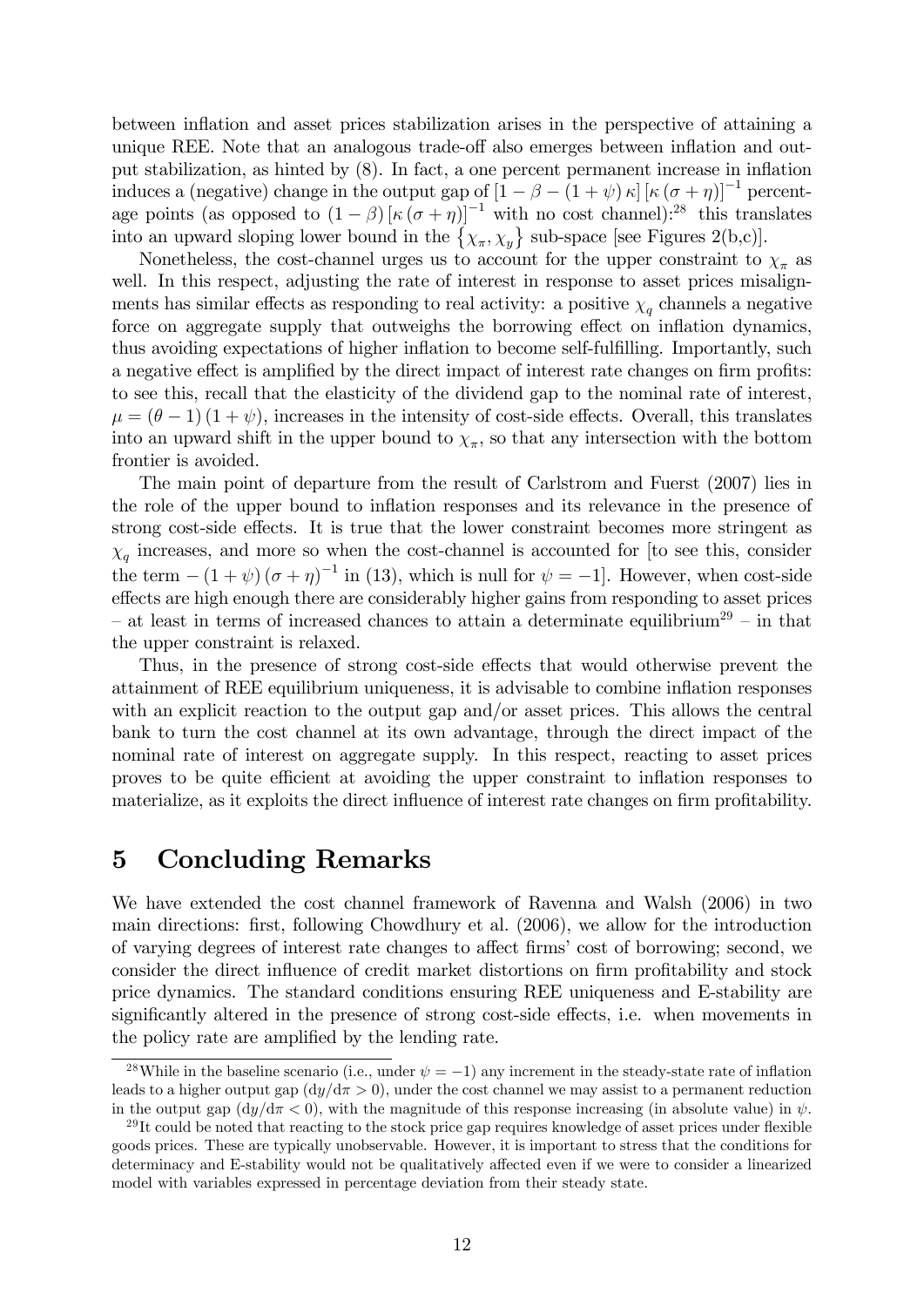When changes in the policy rate are accelerated by the loan rate, conventional inflation targeting policies may not be effective at ensuring determinacy, regardless of the timing of the policy rule and the information set available to the policy maker. In contrast to much of the existing literature we show that, along with reacting to the rate of inflation, it may be necessary to adjust the policy rate in response to movements in real activity. Although responding to the output gap makes the lower bound to inflation responses more stringent, it produces greater benefits by relaxing the upper constraint. Along the same lines, we show that the policy maker may increase the chances to attain determinacy and E-stability when the cost channel matters, while reacting to asset prices. As in the case considered by Carlstrom and Fuerst (2007), firm profitability reacts negatively in response to inflationary shocks, and more so in the presence cost-side effects. In otherwise standard frameworks this effect reduces the overall response to inflation, thus decreasing the chances to attain determinacy. However, along with inducing this second-order effect, reacting to asset prices counteracts the borrowing cost effect operating in the model with the cost channel, ultimately avoiding the intersection between the frontiers that bound inflation responses from above and below.

## References

- Airaudo, M., Nisticò, S., and Zanna, L.-F. (2006). Learning, asset prices and monetary policy. Mimeo, Collegio Carlo Alberto.
- Barth, M. J. and Ramey, V. A. (2000). The cost channel of monetary transmission. NBER Working Papers 7675, National Bureau of Economic Research, Inc.
- Bernanke, B. and Gertler, M. (1999). Monetary policy and asset price volatility. Federal Reserve Bank of Kansas City Economic Review,  $(Q IV)$ :17-51.
- Bernanke, B. S. and Gertler, M. (2001). Should central banks respond to movements in asset prices? American Economic Review,  $91(2):253-257$ .
- Bernanke, B. S., Gertler, M., and Gilchrist, S. (1999). The financial accelerator in a quantitative business cycle framework. In Taylor, J. B. and Woodford, M., editors, Handbook of Macroeconomics, volume 1 of Handbook of Macroeconomics, chapter 21, pages  $1341-1393$ . Elsevier.
- Brückner, M. and Schabert, A. (2003). Supply-side effects of monetary policy and equilibrium multiplicity. *Economics Letters*,  $79(2):205-211$ .
- Bullard, J. and Mitra, K. (2002). Learning about monetary policy rules. Journal of Monetary Economics,  $49(6):1105-1129$ .
- Bullard, J. B. and Schaling, E. (2002). Why the fed should ignore the stock market. Federal Reserve Bank of St. Louis Review,  $(Mar.):35-42$ .
- Calvo, G. A. (1983). Staggered prices in a utility-maximizing framework. Journal of Monetary Economics,  $12(3):383-398$ .
- Carlstrom, C. T. and Fuerst, T. (2007). Asset prices, nominal rigidities, and monetary policy. Review of Economic Dynamics,  $10(2):256-275$ .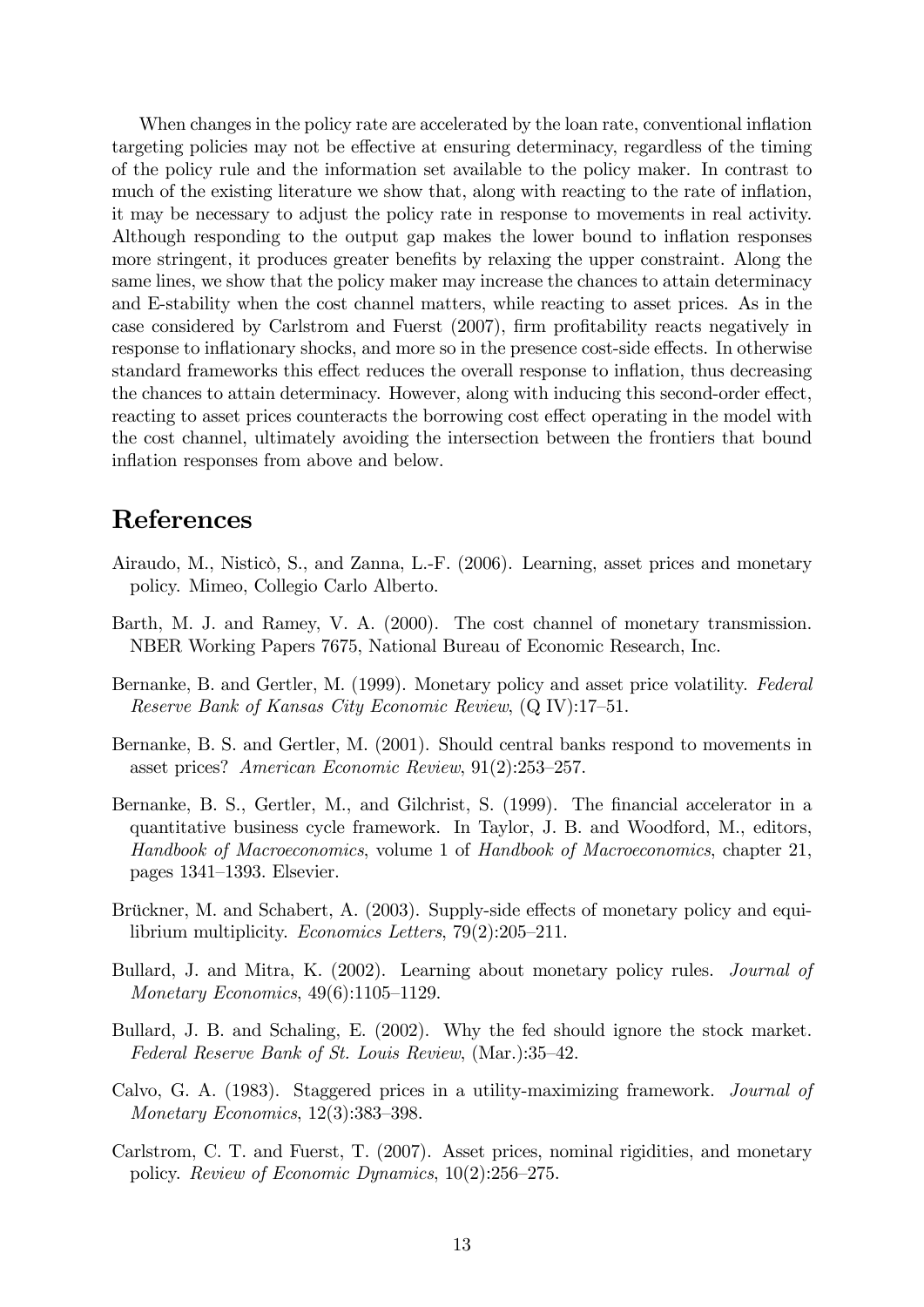- Chowdhury, I., Hoffmann, M., and Schabert, A.  $(2006)$ . Inflation dynamics and the cost channel of monetary transmission. European Economic Review,  $50(4):995-1016$ .
- Christiano, L. J., Eichenbaum, M., and Evans, C. L. (1997). Sticky price and limited participation models of money: A comparison. *European Economic Review*,  $41(6):1201-$ 1249.
- Evans, G. W. and Honkapohja, S. (2001). Learning and Expectations in Macroeconomics. Princeton University Press.
- Evans, G. W. and McGough, B. (2005). Monetary policy, indeterminacy and learning. Journal of Economic Dynamics and Control,  $29(11):1809-1840$ .
- Genberg, H., Lipsky, J., Cecchetti, S., and Wadhwani, S. (2000). Asset Prices and Central Bank Policy. Centre For Economic Policy Research and International Center For Monetary And Banking Studies.
- Hannan, T. H. and Berger, A. N. (1991). The rigidity of prices: Evidence from the banking industry. American Economic Review,  $81(4):938-45$ .
- Honkapohja, S. and Mitra, K. (2004). Are non-fundamental equilibria learnable in models of monetary policy? Journal of Monetary Economics,  $51(8):1743-1770$ .
- Ireland, P. N. (2004). Technology shocks in the new keynesian model. The Review of Economics and Statistics,  $86(4):923-936$ .
- Llosa, G. and Tuesta, V. (2009). Learning about monetary policy rules when the costchannel matters. Journal of Economic Dynamics and Control,  $33(11):1880-1896$ .
- McCallum, B. T. (1999). Issues in the design of monetary policy rules. In Taylor, J. B. and Woodford, M., editors, Handbook of Macroeconomics, volume 1, chapter 23, pages 1483–1530. Elsevier.
- McCallum, B. T. (2007). E-stability vis-a-vis determinacy results for a broad class of linear rational expectations models. Journal of Economic Dynamics and Control,  $31(4):1376-1391.$
- McCallum, B. T. and Nelson, E. (1999). Performance of operational policy rules in an estimated semi-classical model. In Taylor, J., editor, Monetary Policy Rules, pages 15<sup>-45</sup>. University of Chicago Press.
- Myers, S. C. and Majluf, N. S. (1984). Corporate financing and investment decisions when firms have information that investors do not have. Journal of Financial Economics,  $13(2):187-221.$
- Pfajfar, D. and Santoro, E. (2011). Determinacy, stock market dynamics and monetary policy inertia. Economics Letters,  $112(1)$ :7-10.
- Ravenna, F. and Walsh, C. E. (2006). Optimal monetary policy with the cost channel. Journal of Monetary Economics,  $53(2):199-216$ .
- Rigobon, R. and Sack, B. (2003). Measuring the reaction of monetary policy to the stock market. The Quarterly Journal of Economics,  $118(2):639-669$ .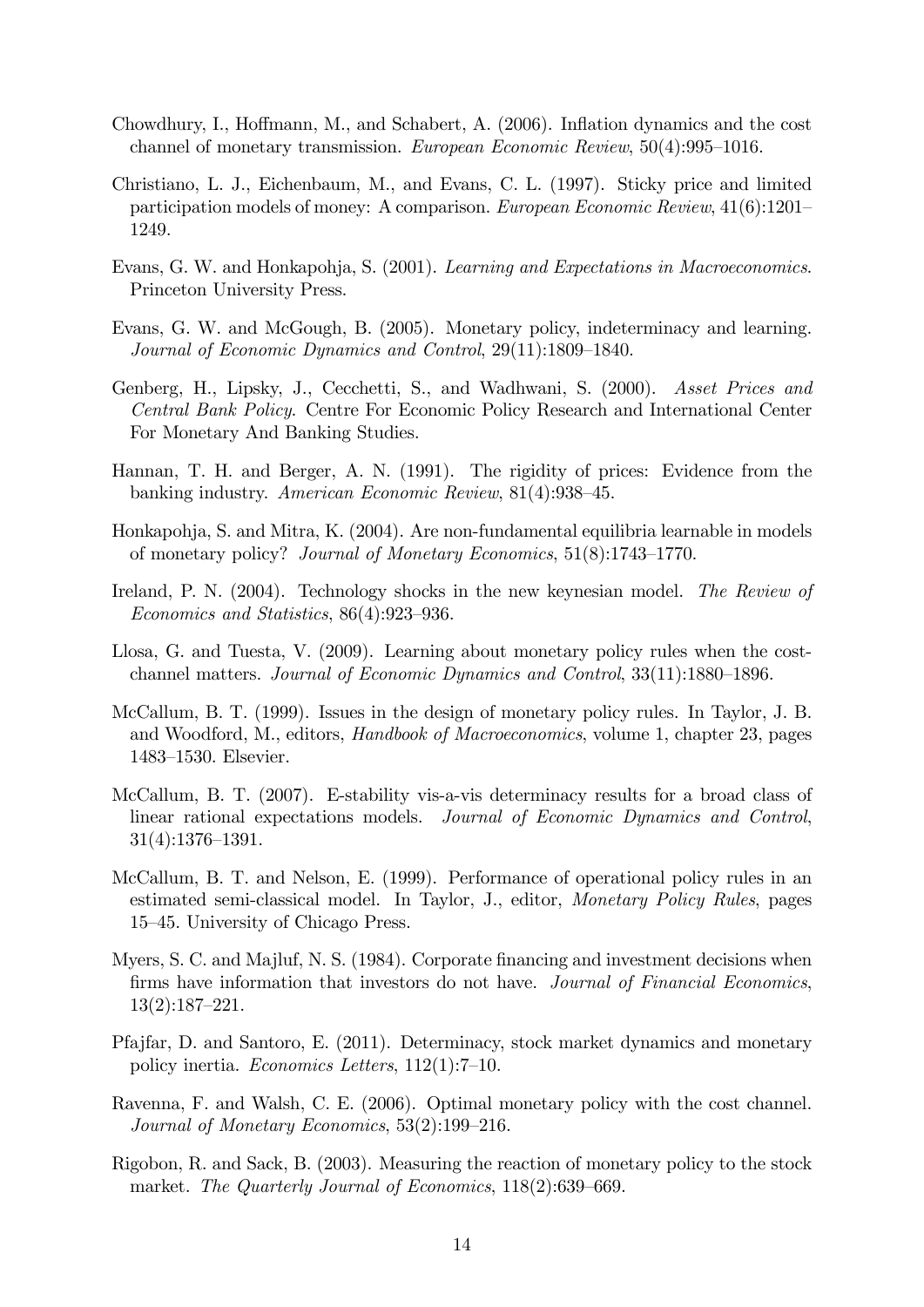- Smets, F. and Wouters, R. (2003). An estimated dynamic stochastic general equilibrium model of the euro area. Journal of the European Economic Association,  $1(5):1123-1175$ .
- Steinsson, J. (2003). Optimal monetary policy in an economy with ináation persistence. Journal of Monetary Economics,  $50(7)$ :1425–1456.
- Stiglitz, J. E. and Weiss, A. (1981). Credit rationing in markets with imperfect information. American Economic Review,  $71(3):393-410$ .
- Surico, P. (2008). The cost channel of monetary policy and indeterminacy. Macroeconomic Dynamics,  $12(05):724-735$ .
- Tillmann, P. (2008). Do interest rates drive inflation dynamics? an analysis of the cost channel of monetary transmission. Journal of Economic Dynamics and Control, 32:2723-2744.

Woodford, M. (1999). Optimal monetary policy inertia. *Manchester School*,  $67(0)$ :1–35.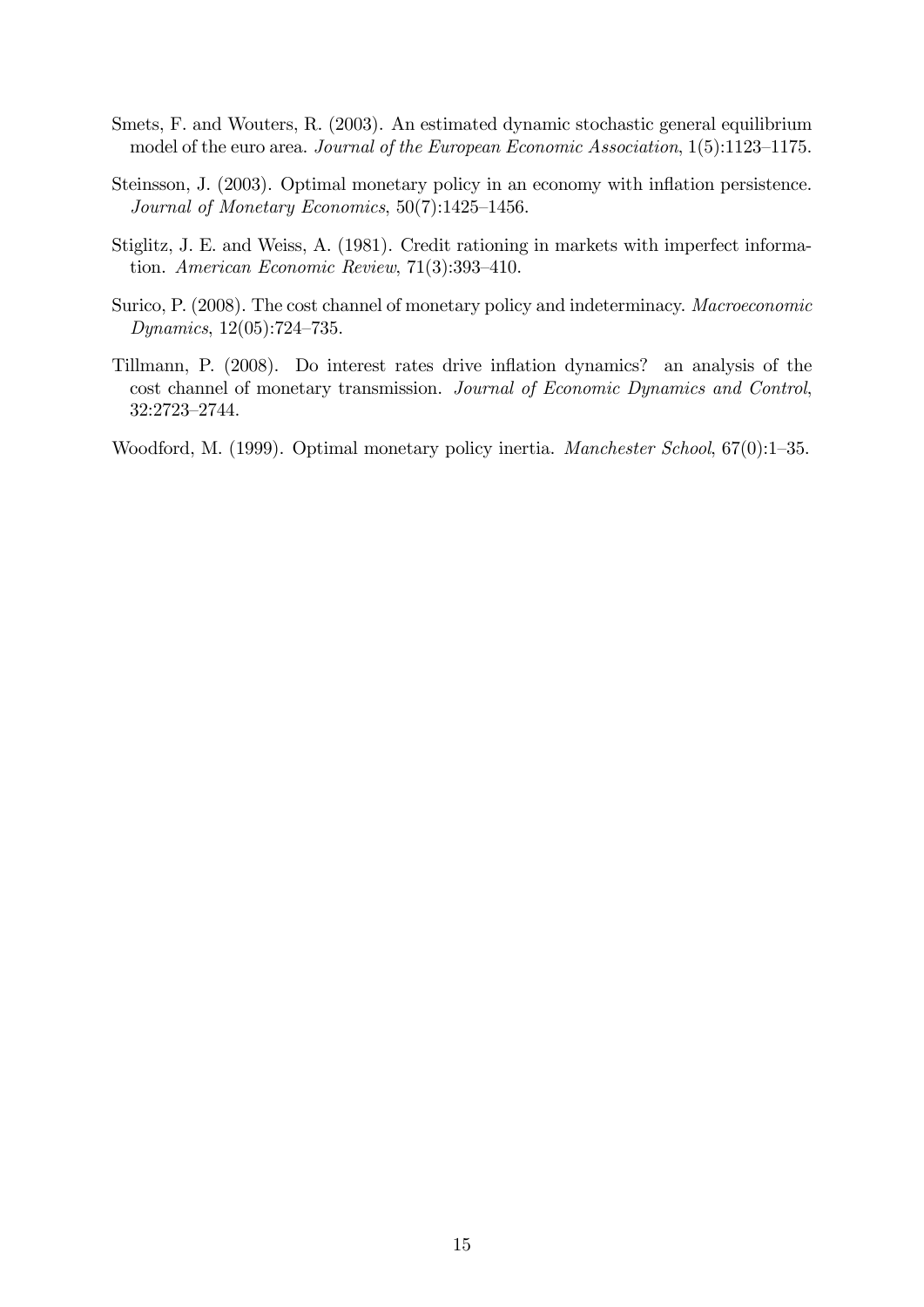## Figures

Figure 1: Determinacy and E-stability under  $r_t = \chi_{\pi} \pi_t$ . Black: indeterminacy and E-instability; light grey: indeterminacy and E-stability; white: determinacy and



Notes: Figure 1(a) is obtained under the parameterization for  $\sigma$  and  $\kappa$  proposed by McCallum and Nelson (1999), while 1(b) is based on the parameters of Woodford (1999).

Figure 2: Determinacy and E-stability under  $r_t = \chi_\pi \pi_t + \chi_y y_t$ . Black: indeterminacy and E-instability; light grey: indeterminacy and E-stability; white: determinacy and



Notes:  $\psi$  is alternatively set to -1(a), 0(b), 0.5(c).





Notes: Figure 3(a) is obtained under the parameterization for  $\sigma$  and  $\kappa$  proposed by McCallum and Nelson (1999), while 3(b) is based on the parameters of Woodford (1999).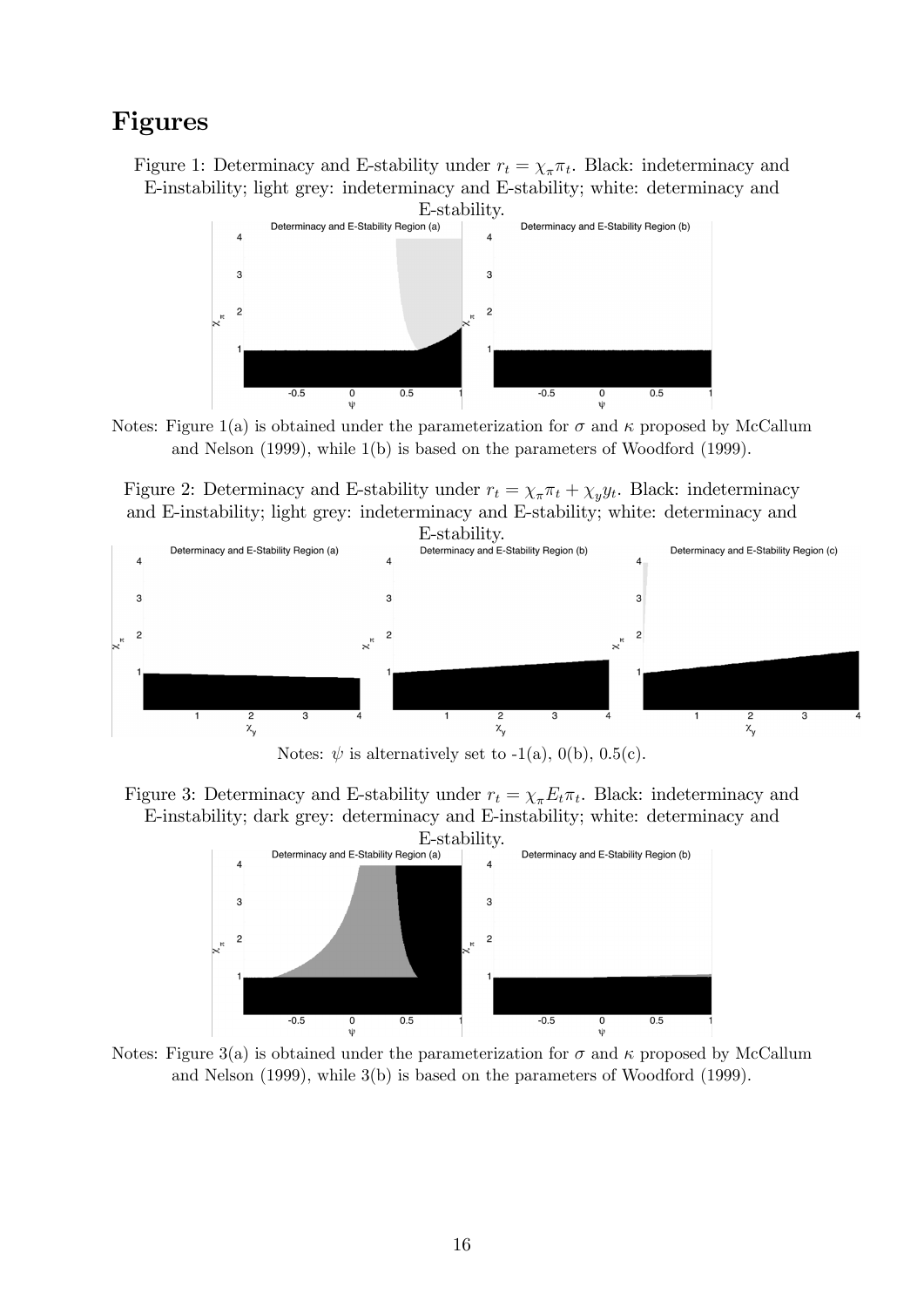Figure 4: Determinacy and E-stability under  $r_t = \chi_{\pi} E_t \pi_t + \chi_y E_t y_t$ . Black: indeterminacy and E-instability; dark grey: determinacy and E-instability; white region:



Notes:  $\psi$  is alternatively set to -1(a), 0(b), 0.5(c).

Figure 5: Determinacy and E-stability under  $r_t = \chi_{\pi} E_t \pi_{t+1}$ . Black: indeterminacy and E-instability; light grey: indeterminacy and E-stability; white: determinacy and



Notes: Figure 5(a) is obtained under the parameterization for  $\sigma$  and  $\kappa$  proposed by McCallum and Nelson (1999), while 5(b) is based on the parameters of Woodford (1999).

Figure 6: Determinacy and E-stability under  $r_t = \chi_{\pi} E_t \pi_{t+1} + \chi_y E_t y_{t+1}$ . Black: indeterminacy and E-instability; light grey: indeterminacy and E-stability; white:



Notes:  $\psi$  is alternatively set to -1(a), 0(b), 0.5(c).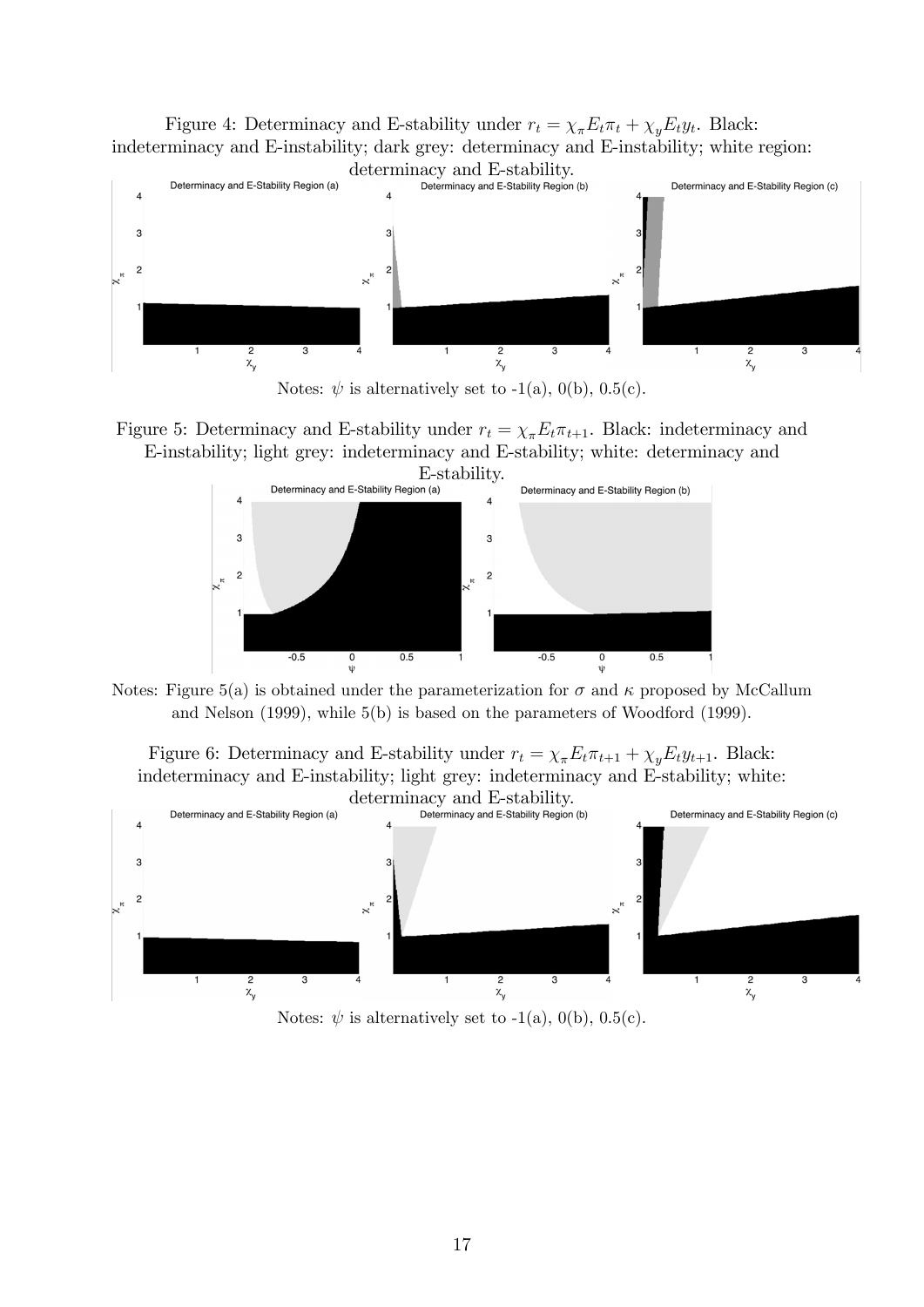Figure 7: Determinacy under  $r_t = \chi_{\pi} E_t \pi_{t+1} + \chi_y E_t y_{t+1} + \chi_q E_t q_{t+1}.$ 



Notes:  $\psi$  is set to 0.5, while  $\chi_q$  is alternatively set to 0 (dotted line), 0.05 (dashed line), 0.1 (thin continuous line) and 0:15 (thick continuous line).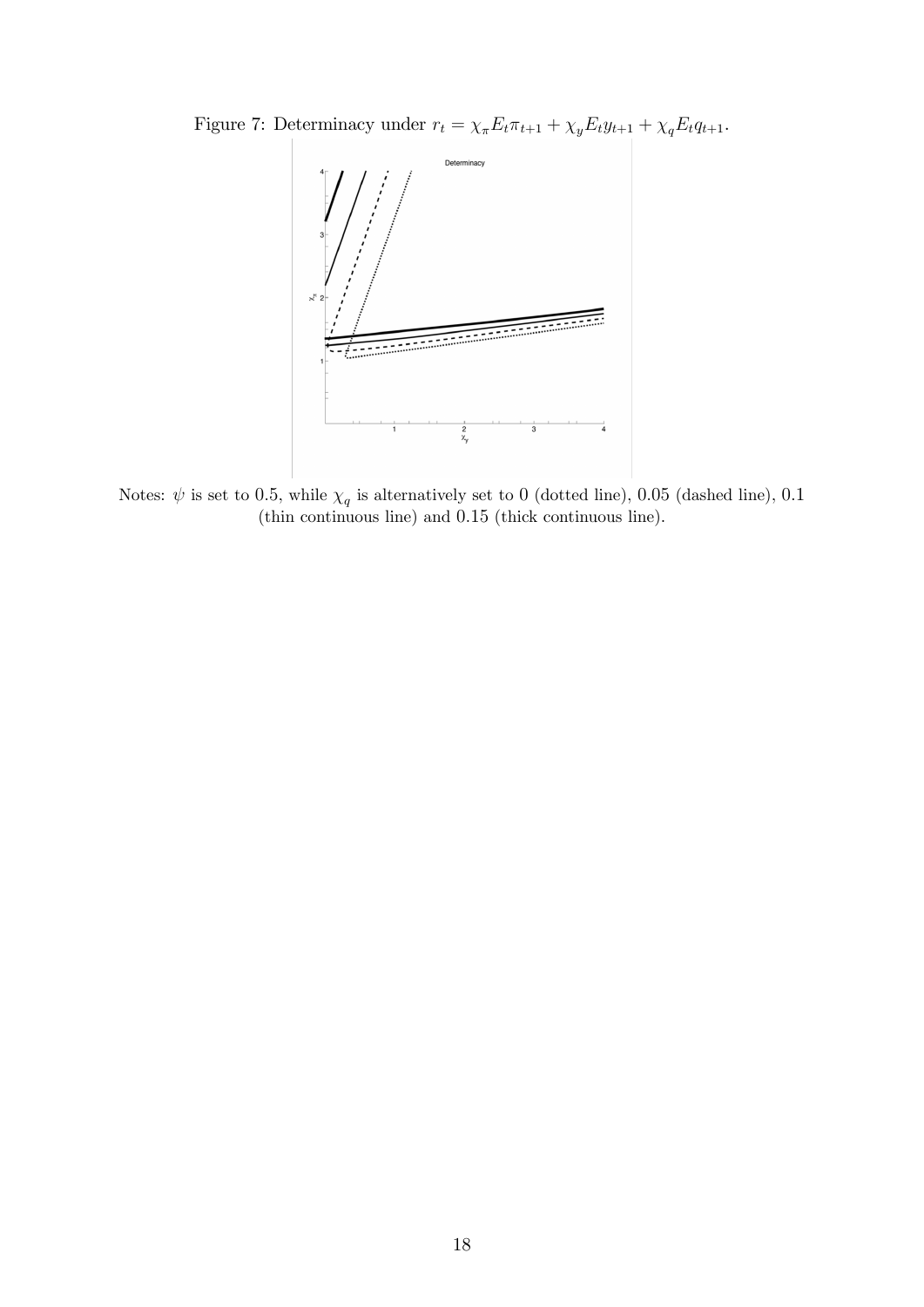## A The Model

### A.1 Decision Problems of Households and Firms

### A.1.1 Households

Households have preferences defined over a composite consumption good,  $C_t$ , and leisure,  $1 - N_t$ . They maximize the expected present discounted value of their utility:

$$
E_t \sum_{i=0}^{\infty} \beta^i \left[ \frac{H_{t+i} C_{t+i}^{1-\sigma}}{1-\sigma} - \frac{N_{t+i}^{1+\eta}}{1+\eta} \right],
$$
\n(14)

where  $\beta$  is the intertemporal discount factor,  $H_t = \exp(h_t)$  is a taste shock,  $30 \sigma$  denotes the inverse of the elasticity of intertemporal substitution and  $\eta$  is the inverse of the Frisch elasticity of labor supply. The consumption composite is:

$$
C_t = \left[ \int_0^1 (C_{jt})^{1 - \frac{1}{\theta_t}} \, dj \right]^{\frac{\theta_t}{\theta_t - 1}},\tag{15}
$$

where  $C_{jt}$  is the consumption of the good produced by firm j. Following Steinsson (2003) and Ireland (2004), we allow for a log-stationary stochastic process to describe the evolution of the elasticity of substitution in demand  $(\theta_t)$ .

As to the budget constraint, we follow the setup of Ravenna and Walsh (2006) and assume that households, whose labor supply is compensated at the real wage  $W_t$ , enter period t with cash holdings  $M_t$ . Before households enter the goods market, they deposit funds  $M_t^d$  at financial intermediaries, which in turn remunerate them at the gross interest  $R_t(= 1 + i_t)$ . Consumption expenditures are restricted by the following liquidity constraint:

$$
P_t C_t \le M_t - M_t^d + P_t W_t N_t. \tag{16}
$$

We also assume that households enter period t with  $A_{t-1}$  shares of stock that sell at price  $Q_t$  and pay dividend  $D_t$ . As we deal with a representative-agent setting, households<sup>'</sup> investment does not affect their consumption through feedback effects from asset prices. We make this choice so as to enhance comparability between our results and those of Carlstrom and Fuerst  $(2007)^{31}$ 

The intertemporal budget constraint reads as:

$$
P_t C_t + P_t Q_t A_t + M_{t+1} + M_t^d \le M_t + P_t A_t D_t + R_t M_t^d + P_t Q_t A_{t-1} + P_t W_t N_t, \quad (17)
$$

$$
\frac{N_t^{\eta}}{H_t C_t^{-\sigma}} = W_t,\tag{18}
$$

 $30A$  taste shock is introduced to account for the competing effects of supply and demand side innovations on the frictionless state of the economy.

<sup>&</sup>lt;sup>31</sup>An heterogeneous-agents setting could be considered with little complication: see Airaudo et al. (2006).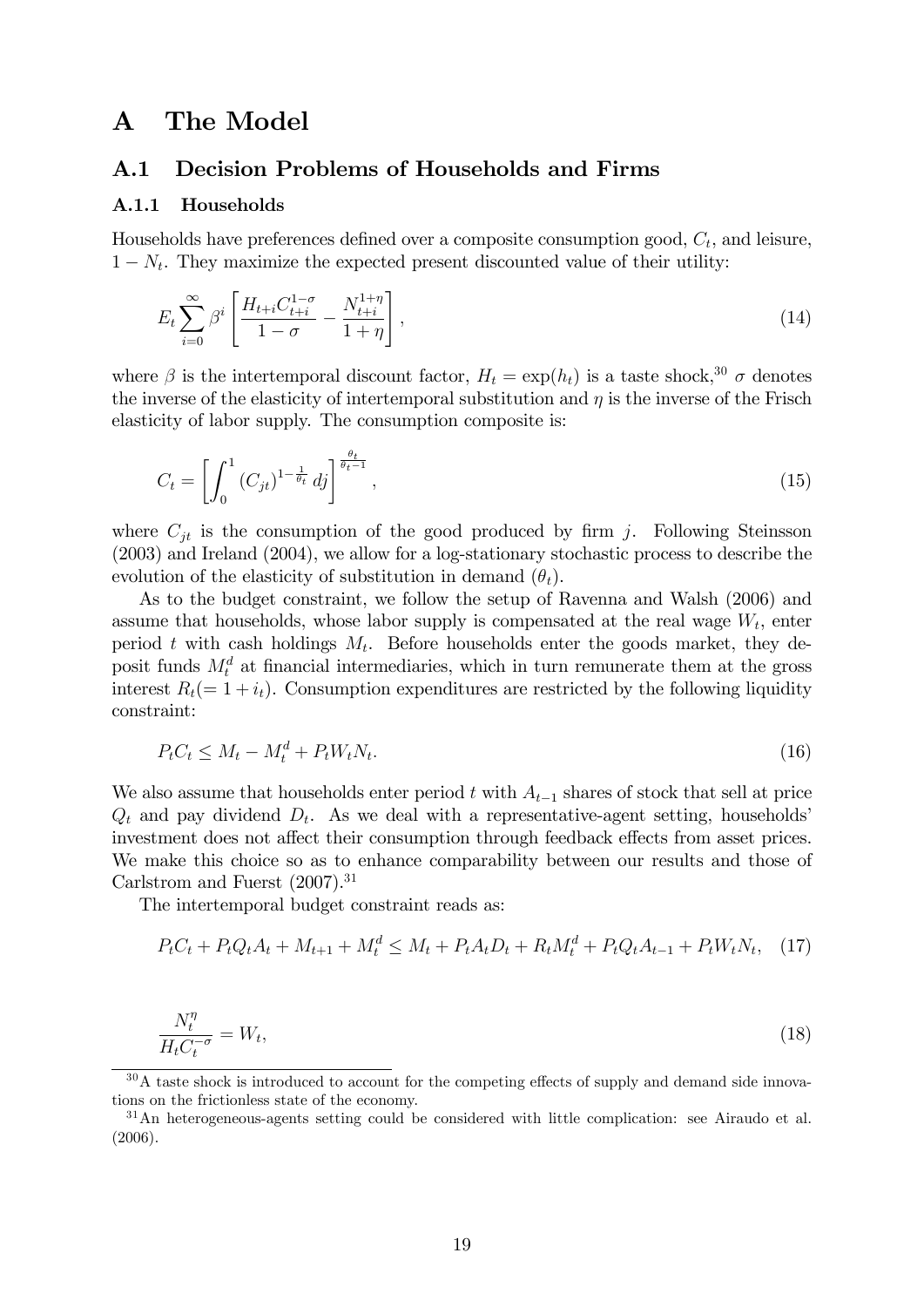$$
H_t C_t^{-\sigma} = \beta E_t \left( \frac{R_t H_{t+1} C_{t+1}^{-\sigma}}{1 + \pi_{t+1}} \right),
$$
\n(19)

$$
H_t C_t^{-\sigma} (Q_t - D_t) = \beta E_t (H_{t+1} C_{t+1}^{-\sigma} Q_{t+1}), \qquad (20)
$$

where  $\pi_t$  denotes the rate of inflation. Equilibrium in the goods market requires  $Y_t = C_t$ . Finally, equations (19) and (20) imply the usual no-arbitrage condition:

$$
Q_t - D_t = \beta E_t \left(\frac{1 + \pi_{t+1}}{R_t}\right) E_t Q_{t+1} + \zeta_t,
$$
\n(21)

where, following Smets and Wouters (2003), the term  $\zeta_t$  accounts for the risk implied by the covariance between the stochastic discount factor and the nominal gross rate of return on stocks.

#### A.1.2 Firms

Following Ravenna and Walsh  $(2006)$ , we assume that a generic firm j borrows an amount  $W_t N_{jt}$  from intermediaries at the gross nominal rate  $R_t^l$ . It is assumed that firms are completely rationed on the equity market: although they could in principle issue equity to finance their production, this option is a priori ruled out, due to the possibility that new equity issues would be subject to adverse selection phenomena (see Myers and Majluf, 1984), thus resulting as too costly. At a given share price, only overvalued firms are willing to sell their shares. As potential shareholders anticipate this fact, no trade occurs on the equity market. Under these conditions, the announcement of an equity issue is generally interpreted as bad news by investors and, in extreme situations, the stock market becomes a market for lemons.<sup>32</sup>

As to price-setting, we follow Calvo (1983). The probability that a firm optimally adjusts its price in each period is  $1 - \omega$ . The remaining fraction of firms  $(\omega)$  leave their price unchanged. If a firm sets its price at time  $t$ , it will do so by maximizing expected profits subject to the demand function for its good and a constant return to scale production technology  $Y_{jt} = Z_t N_{jt}$ , where  $Y_{jt}$  denotes firm-specific output and  $Z_t$ is a stochastic aggregate productivity factor. The cost minimization problem reads as:

$$
\min_{N_{jt}} R_t^l W_t N_{jt} + \Phi_t \left[ Y_{jt} - Z_t N_{jt} \right]. \tag{22}
$$

The real marginal cost resulting from the cost minimization problem is  $\Phi_t = R_t^l S_t$ , where  $S_t = W_t/Z_t.$ 

### A.2 Log-linearized System under Flexible Prices

We report the following set of log-linearized relationships describing the evolution of the nominal rate of interest, output, profits, and stock prices in the absence of nominal

 $32$ Asymmetric information only affects the equity market. As to the credit market, it is assumed that the banking sector has perfect information, being capable to discriminate firms on the basis of their financial structure.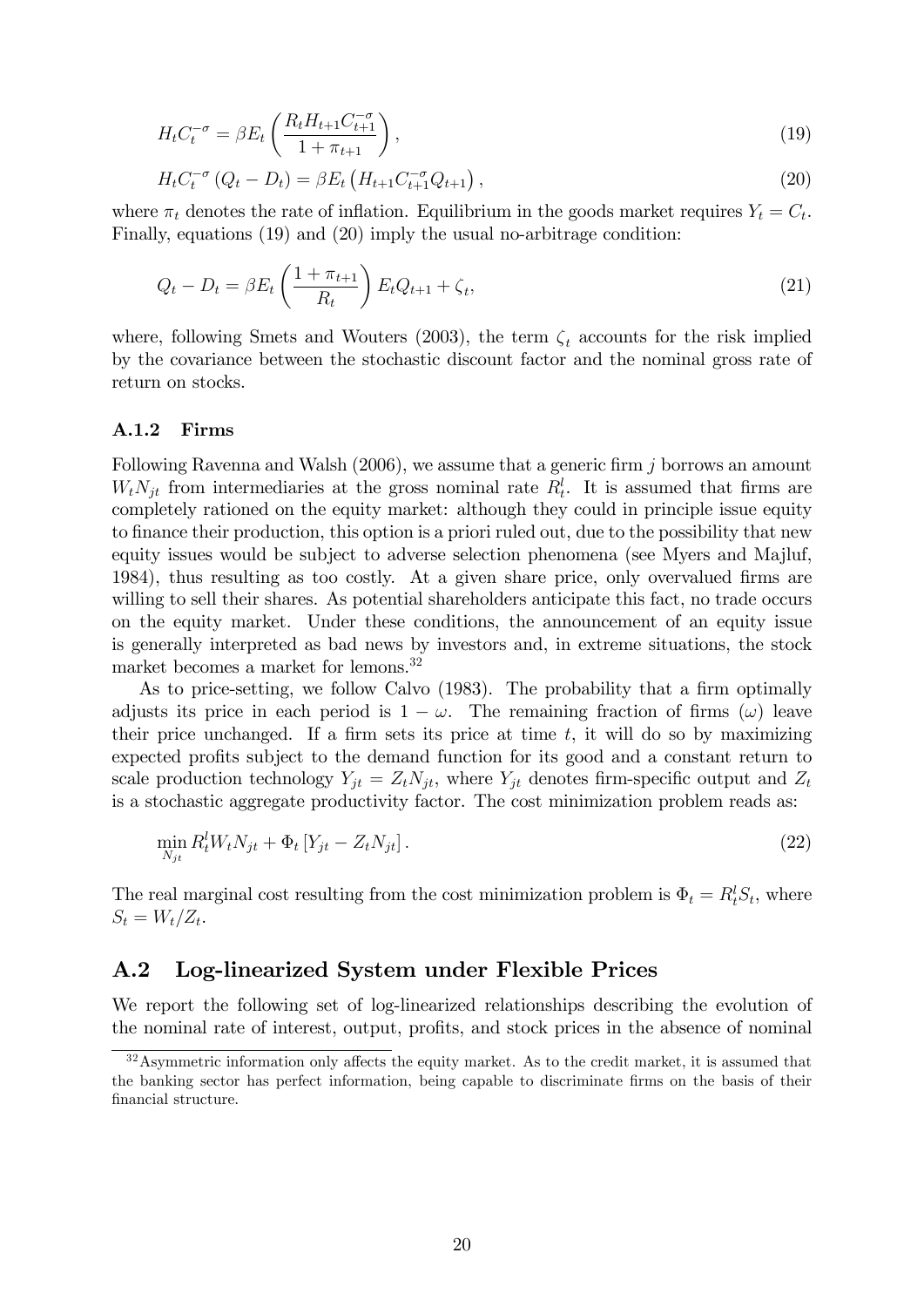rigidities:

$$
\widehat{R}_t^f = \sigma \left( E_t \widehat{y}_{t+1}^f - \widehat{y}_t^f + \frac{1}{\sigma} \left( h_t - E_t h_{t+1} \right) \right), \tag{23}
$$

$$
\widehat{y}_t^f = \frac{1}{\sigma + \eta} \left[ (1 + \eta) z_t - \widehat{R}_t^f + h_t \right],\tag{24}
$$

$$
\widehat{d}_t^f = \widehat{y}_t^f,\tag{25}
$$

$$
\widehat{q}_t^f = (1 - \beta) \widehat{d}_t^f + \beta \left( E_t \widehat{q}_{t+1}^f - \widehat{R}_t^f \right). \tag{26}
$$

## B Determinacy and E-stability

Let us write the model under the following state space form, after implementing a specific interest rate rule:

$$
\begin{array}{rcl}\n\Gamma \mathbf{x}_t &=& \mathbf{\Phi} + \Omega E_t \mathbf{x}_{t+1} + \Xi \boldsymbol{\varpi}_t, \\
\boldsymbol{\varpi}_t &=& \rho \boldsymbol{\varpi}_{t-1} + \boldsymbol{\epsilon}_t\n\end{array}
$$

where  $\mathbf{x}_t = [\pi_t, y_t, q_t]$  and  $\boldsymbol{\varpi}_t$  is a vector shocks. Exogenous variables are assumed to follow a first-order stationary VAR with *iid* innovations and diagonal covariance matrix. In the absence of any inertial effect in the model economy and the policy reaction function. REE uniqueness is simply attained if the matrix  $\Gamma^{-1}\Omega$  has real parts of eigenvalues lying inside the unit circle (see Blanchard and Kahn, 1980).

To study the stability of the REE under adaptive learning, we follow Evans and Honkapohja (2001, Chapter 10) and assume that agents utilize a perceived law of motion (PLM) for  $x_t$  that corresponds to the minimal state variable (MSV) solution (Mc Callum, 1983) to the system:

$$
\mathbf{x}_t = \mathbf{\Upsilon} + \mathbf{\Pi} \boldsymbol{\varpi}_t.
$$

Agents are assumed to form expectations by relying on the perceived law of motion (PLM),  $E_t \mathbf{x}_{t+1} = \Upsilon + \Pi \rho \varpi_t$ . Consequently, the actual law of motion (ALM) reads as follows:

$$
\mathbf{x}_{t} = \boldsymbol{\Gamma}^{-1} \boldsymbol{\Phi} + \boldsymbol{\Gamma}^{-1} \boldsymbol{\Omega} \left( \boldsymbol{\Upsilon} + \boldsymbol{\Pi} \boldsymbol{\rho} \boldsymbol{\varpi}_{t} \right) + \boldsymbol{\Gamma}^{-1} \boldsymbol{\Xi} \boldsymbol{\varpi}_{t}.
$$

The T-mapping from the PLM to the ALM is:

$$
T(\widehat{\Pi}) = \Gamma^{-1}(\Omega \Pi \rho + \Xi),
$$
  

$$
T(\widehat{\Upsilon}) = \Gamma^{-1}(\Phi + \Omega \Upsilon).
$$

According to Evans and Honkapohja (2001), the MSV-REE is E-stable when the following matrices, evaluated at the REE, have eigenvalues with real parts lower than 1:

$$
\begin{array}{rcl} DT_{\Pi}(\Pi) & = & \rho^{'} \otimes \Gamma^{-1} \Omega, \\ DT_{\Upsilon}(\Upsilon) & = & \Gamma^{-1} \Omega. \end{array}
$$

Since  $\rho'$  has all roots with real parts less than 1, a necessary and sufficient condition for E-stability of the MSV-REE is that  $J(=\Gamma^{-1}\Omega - I)$  has all roots with negative real parts.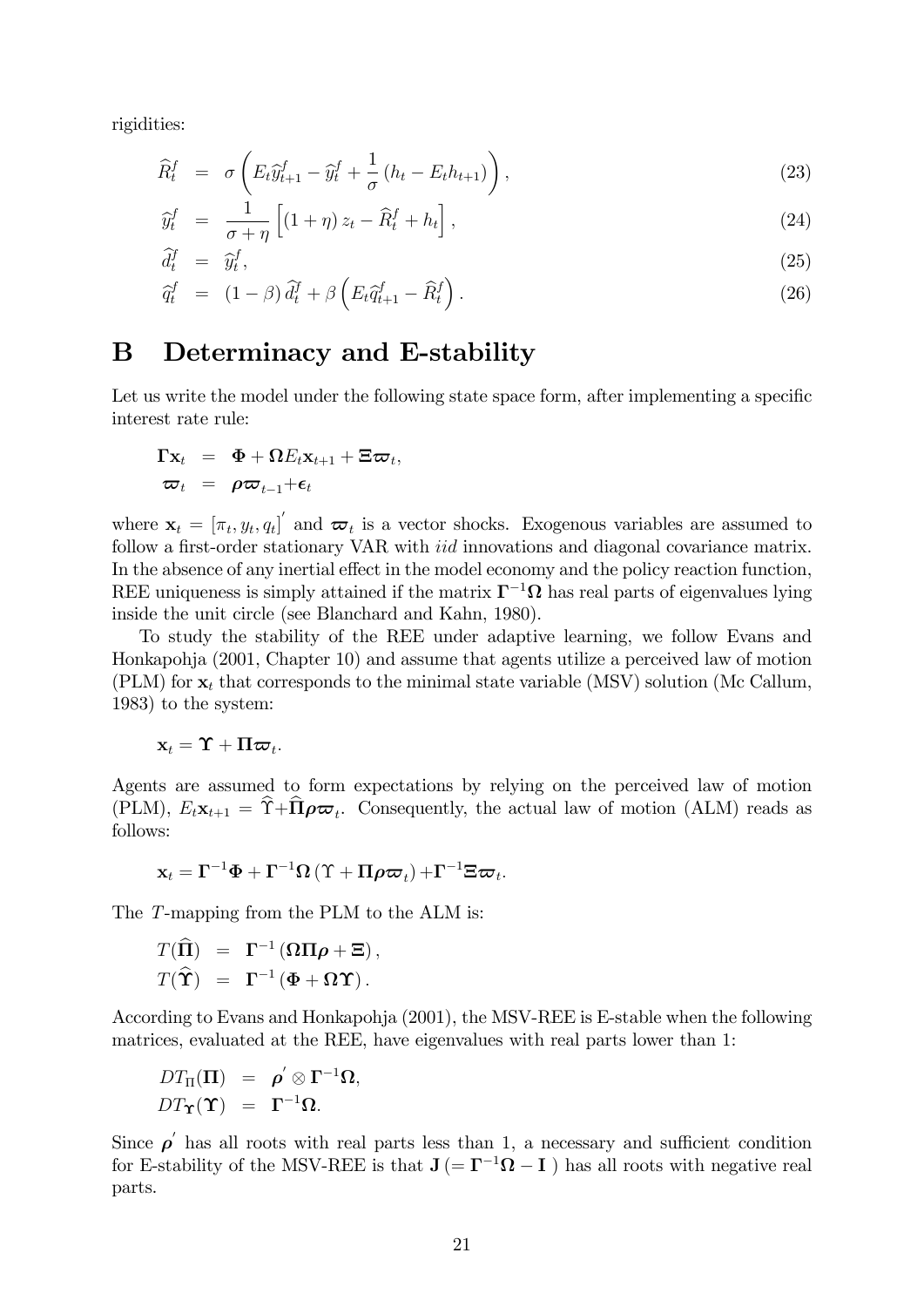## C Proofs and Additional Propositions

### C.1 Determinacy under a Contemporaneous Data Policy Rule

We assume a general structure for the interest rate rule:

$$
r_t = \chi_\pi \pi_t + \chi_y y_t + \chi_q q_t. \tag{27}
$$

To analyze determinacy and stability under adaptive learning, we report the linearized economy in compact form:

$$
\boldsymbol{\Gamma}_c \mathbf{x}_t = \boldsymbol{\Phi}_c + \boldsymbol{\Omega}_c E_t \mathbf{x}_{t+1} + \boldsymbol{\Xi}_c \boldsymbol{\varpi}_t.
$$

#### C.1.1 Proposition 1

**Proof.** If we set  $\chi_y = \chi_q = 0$ , the discount factor  $\beta$  turns out to be one of the three eigenvalues of  $\Gamma_c^{-1} \Omega_c$ . Under this setting, the NK Phillips curve and the IS curve constitute an autonomous system, in which the matrix of structural parameters associated with the forward looking vector is the cofactor:

$$
\mathbf{J}_{c33} = \begin{bmatrix} \frac{\sigma\beta + \kappa\sigma + \kappa\eta}{\sigma + \kappa\eta\chi_{\pi} - \kappa\sigma\psi\chi_{\pi}} & \frac{\kappa\sigma^2 + \kappa\eta\sigma}{\sigma + \kappa\eta\chi_{\pi} - \kappa\sigma\psi\chi_{\pi}} \\ -\frac{\kappa\chi_{\pi} - 1 + \kappa\psi\chi_{\pi} + \beta\chi_{\pi}}{\sigma + \kappa\eta\chi_{\pi} - \kappa\sigma\psi\chi_{\pi}} & -\frac{\kappa\sigma\chi_{\pi} - \sigma + \kappa\sigma\psi\chi_{\pi}}{\sigma + \kappa\eta\chi_{\pi} - \kappa\sigma\psi\chi_{\pi}} \end{bmatrix}.
$$

The necessary and sufficient conditions ensuring determinacy are as follows:  $|B_c| < 1$ , and  $|A_c| < 1 + B_c$ , where  $A_c$  and  $B_c$  are the coefficients of the characteristic polynomial of  $J_{c33}$  (i.e.,  $\lambda^2 + A_c \lambda + B_c = 0$ ):

$$
B_c \equiv \frac{\beta \sigma}{\sigma + \kappa \chi_{\pi} (\eta - \sigma \psi)},\tag{28}
$$

$$
A_c \equiv \frac{\kappa \sigma \chi_{\pi} (1 + \psi) - \sigma (1 + \beta) - \kappa (\sigma + \eta)}{\sigma + \kappa \chi_{\pi} (\eta - \sigma \psi)}.
$$
 (29)

Let us first focus on  $|B_c| < 1$ , which translates into:

$$
\frac{\beta \sigma}{\sigma + \kappa \chi_{\pi} (\eta - \sigma \psi)} < 1,\tag{30}
$$

and

$$
\frac{\beta \sigma}{\sigma + \kappa \chi_{\pi} (\eta - \sigma \psi)} > -1. \tag{31}
$$

We start from manipulating (30), multiplying both sides by  $\sigma + \kappa \chi_{\pi} (\eta - \sigma \psi)$ , which is always positive for  $\psi < \frac{\eta}{\sigma}$ . By contrast, when  $\psi > \frac{\eta}{\sigma}$  we need to introduce a restriction on  $\kappa$  to ensure that  $\sigma + \kappa \chi_{\pi} (\eta - \sigma \psi)$  is positive, namely  $0 < \kappa < \frac{\sigma}{\chi_{\pi} (\sigma \psi - \eta)}$ <sup>33</sup>. To derive an explicit condition for the response coefficient,  $\chi_{\pi}$ , we divide both sides of the resulting inequality by  $\kappa (\eta - \sigma \psi)$ . This term is negative for  $\sigma \psi > \eta$ . In this case we end up with  $\frac{\sigma(\beta-1)}{\kappa(\eta-\sigma\psi)}>\chi_{\pi}$ . Otherwise, when  $\psi<\frac{\eta}{\sigma}$  we obtain  $\frac{\sigma(\beta-1)}{\kappa(\eta-\sigma\psi)}<\chi_{\pi}$ . Note that the term on the LHS of the last inequality is always negative.

 $33$ Note that this condition holds under different plausible parameterizations and is always satisfied under the set of calibrated parameters we consider in the paper.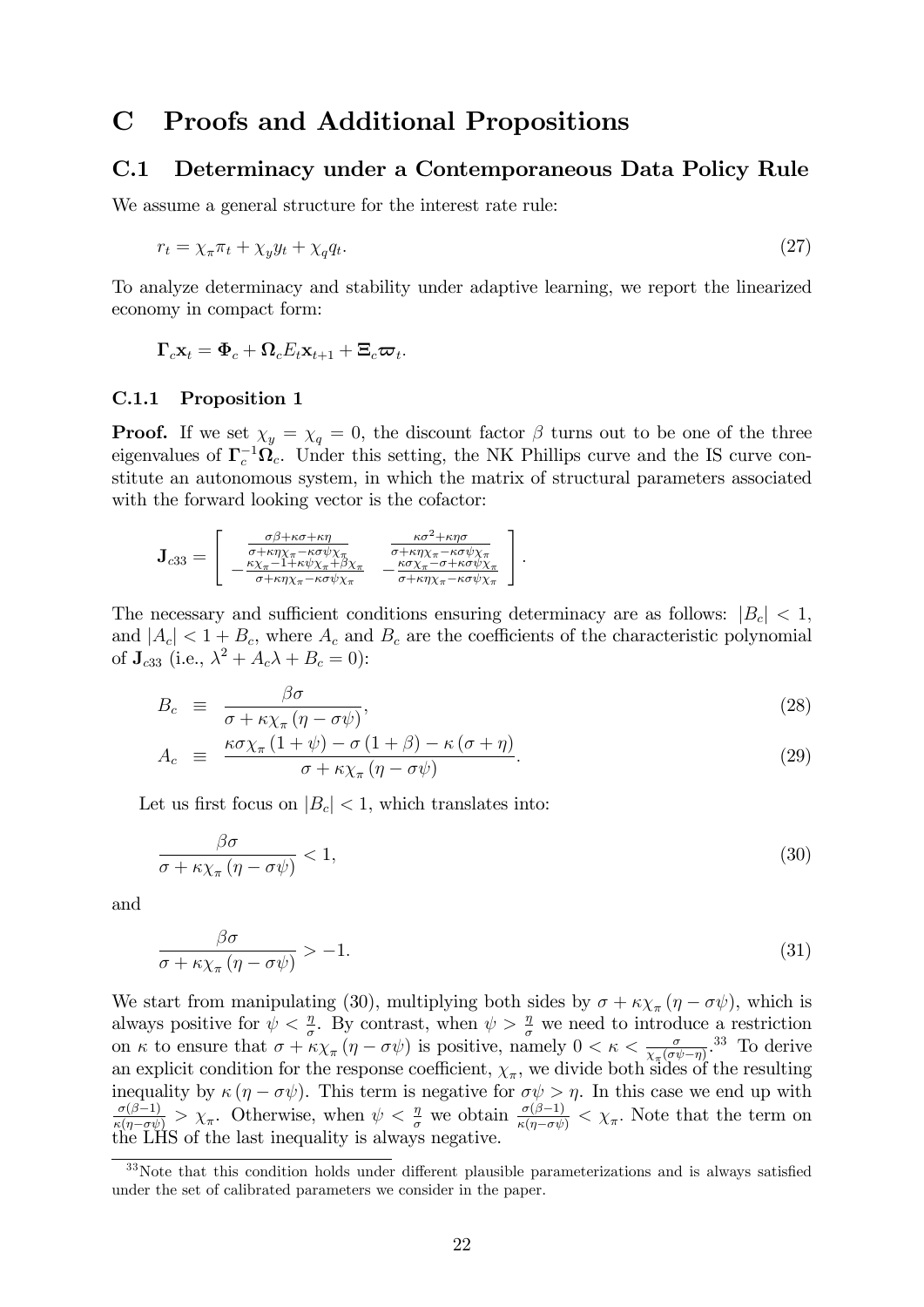We now consider consider (31). Again, to isolate  $\chi_{\pi}$  on the RHS we need to divide both sides of the inequality by  $\kappa (\eta - \sigma \psi)$ . Thus, if  $\psi > \frac{\eta}{\sigma}$ , we obtain:

$$
\frac{\sigma(\beta+1)}{\kappa(\sigma\psi-\eta)} > \chi_{\pi}.\tag{32}
$$

When  $\psi > \frac{\eta}{\sigma}$  the term  $\frac{\sigma(\beta+1)}{\kappa(\sigma\psi-\eta)}$  is always positive under the restriction characterizing the baseline parameterization. In the alternative case (i.e.,  $\psi < \frac{\eta}{\sigma}$ ), we obtain:  $\frac{\sigma(\beta+1)}{\kappa(\sigma\psi-\eta)} < \chi_{\pi}$ As the term on the LHS of the last inequality is always negative, this condition is nested in  $\chi_{\pi} > 1$ .

Finally, we turn our attention to the second condition for determinacy,  $|A_c| < 1 + B_c$ , which translates into:

$$
\frac{\kappa \sigma \chi_{\pi} (1+\psi) - \sigma (1+\beta) - \kappa (\sigma + \eta)}{\sigma + \kappa \chi_{\pi} (\eta - \sigma \psi)} < 1 + \frac{\beta \sigma}{\sigma + \kappa \chi_{\pi} (\eta - \sigma \psi)},\tag{33}
$$

$$
\frac{\kappa \sigma \chi_{\pi} (1 + \psi) - \sigma (1 + \beta) - \kappa (\sigma + \eta)}{\sigma + \kappa \chi_{\pi} (\eta - \sigma \psi)} > -1 - \frac{\beta \sigma}{\sigma + \kappa \chi_{\pi} (\eta - \sigma \psi)}.
$$
(34)

We first focus on (33): assuming that the restriction on  $\kappa$  holds true, this can be written as  $\chi_{\pi} \kappa (\sigma (1+2\psi) - \eta) < 2\sigma (1+\beta) + \kappa (\sigma + \eta)$ . Thus we have to evaluate the sign of  $\kappa (\sigma (1 + 2\psi) - \eta)$ . This turns out to be always positive iff  $\psi < \frac{\eta}{\sigma}$ . Otherwise, for  $\psi \gtrless \frac{\eta-\sigma}{2\sigma}$  the relevant conditions are  $\chi_{\pi} \gtrless \frac{2\sigma(1+\beta)+\kappa(\sigma+\eta)}{\kappa(\sigma(1+2\psi)-\eta)}$  $\frac{\sigma(1+\beta)+\kappa(\sigma+\eta)}{\kappa(\sigma(1+2\psi)-\eta)}$ . However, for  $\psi < \frac{\eta-\sigma}{2\sigma}$  the term  $2\sigma(1+\beta)+\kappa(\sigma+\eta)$  $\frac{\sigma(1+\beta)+\kappa(\sigma+\eta)}{\kappa(\sigma(1+2\psi)-\eta)}$  is negative, so that the resulting condition is nested in  $\chi_{\pi} > 1$ .

Finally, we consider (34). Following analogous steps as before, we can easily show that the only relevant condition is represented by  $\chi_{\pi} > 1$ .

### C.1.2 Corollary 1

The conditions in Proposition 1 can be re-stated to determine the following critical values of the pass-through:

- 1. Iff  $\psi < \frac{\eta \sigma}{2\sigma}$  the system is always determinate if  $\chi_{\pi} > 1$ .
- 2. If  $\frac{\eta-\sigma}{2\sigma} \leq \psi < \frac{\sigma(1-\beta)+(\kappa\eta\sigma^{-1}+\kappa+3\beta+1)\eta}{\kappa\sigma+4\sigma\beta+\kappa\eta}$  the response coefficient to inflation has to lie within the area between the locus  $\widetilde{\chi}_{\pi}$  and the bottom limit represented by  $\overline{\chi}_{\pi} = 1$ ;
- 3. If  $\frac{\sigma(1-\beta)+(\kappa\eta\sigma^{-1}+\kappa+3\beta+1)\eta}{\kappa\sigma+4\sigma\beta+\kappa\eta} \leq \psi < \frac{\eta}{\sigma}+\frac{(1-\beta)}{\kappa}$  the response coefficient to inflation has to lie within the area between the locus  $\widehat{\chi}_{\pi}$  and the bottom limit represented by  $\overline{\chi}_{\pi} = 1;$
- 4. Iff  $\psi \geq \frac{\eta}{\sigma} + \frac{(1-\beta)}{\kappa}$  determinacy is never attained.

**Proof.** Note that  $\overline{\chi}_{\pi}$  always represents the minimum response threshold on the relevant interval for the pass-through. Alternatively,  $\widetilde{\chi}_{\pi}$  and  $\widehat{\chi}_{\pi}$  represent the maximum response thresholds. We examine the conditions reported in Proposition 1 over the  $\{\chi_{\pi}, \psi\}$  subspace. These can be written as  $\chi_{\pi} \leq f(\psi^{-1})$  and generally behave as hyperbolae in the relevant space. As we search for a maximum response threshold, we are interested in the functions lying on the RHS of the asymptote to each curve. In this region all the thresholds are strictly decreasing functions of the pass-through parameter.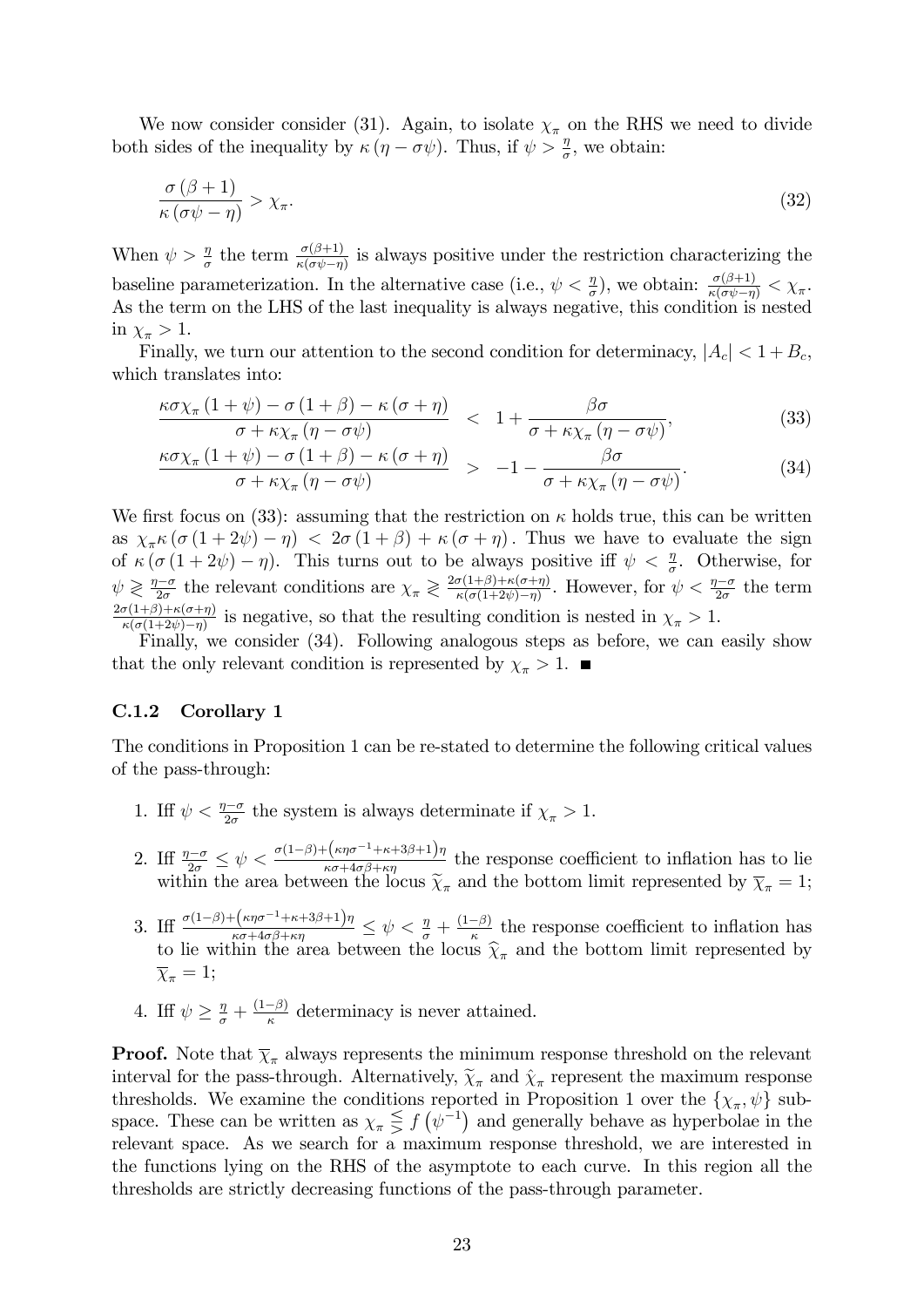We should first note that  $\frac{\eta-\sigma}{2\sigma} < \frac{\eta}{\sigma}$  $\frac{\pi}{\sigma}$ . Thus  $\widetilde{\chi}_{\pi}$  will be first binding from the left. For  $\psi \geq \frac{\eta}{\sigma}$  $\frac{\eta}{\sigma}$  two conditions need to be fulfilled. First, for  $\psi > \frac{\eta}{\sigma}$  we can easily check that  $\frac{(\beta-1)\sigma}{(\eta-\sigma\psi)\kappa}<\frac{\sigma(1+\beta)}{\kappa(\sigma\psi-\eta)}$  $\frac{\partial (1+\beta)}{\partial (\partial \psi - \eta)}$ , so that the term on the LHS of the inequality is the relevant threshold. We then compute the value of  $\psi$  at which  $\widetilde{\chi}_{\pi} = \widehat{\chi}_{\pi}$ :  $\psi = \frac{\sigma(1-\beta) + (\kappa \eta \sigma^{-1} + \kappa + 3\beta + 1)\eta}{\kappa \sigma + 4\sigma \beta + \kappa \eta}$  $\frac{\kappa \sigma + 4\sigma \beta + \kappa \eta}{\kappa \sigma + 4\sigma \beta + \kappa \eta}$ . Finally, we compute the threshold for the pass-through parameter above which determinacy is never attained. This occurs at  $\hat{\chi}_{\pi} = \overline{\chi}_{\pi} = 1$ . Straightforward algebra shows that this is the case whenever  $\psi = \frac{\eta}{\sigma} - \frac{(\beta - 1)}{\kappa}$ .

### C.2 E-stability under a Contemporaneous Data Policy Rule

### C.2.1 Proposition 2

When the central bank implements the rule  $r_t = \chi_\pi \pi_t$  the following necessary and sufficient conditions ensure E-stability:

- 1. If  $\psi > -1$ :  $\chi_{\pi} > \overline{\chi}_{\pi} = 1.$ (35)
- 2. Iff  $\psi < 1 + \frac{2\eta}{\sigma}$ :

$$
\chi_{\pi} > \widehat{\chi}_{\pi} = \frac{(1 - \kappa)\,\sigma - \sigma\beta - \kappa\eta}{\left(\sigma\left(\psi - 1\right) - 2\eta\right)\kappa} \tag{36}
$$

3. Iff  $\psi > 1 + \frac{2\eta}{\sigma}$ :

$$
\chi_{\pi} < \widetilde{\chi}_{\pi} = \frac{\left(1 - \kappa\right)\sigma - \sigma\beta - \kappa\eta}{\left(\sigma\left(\psi - 1\right) - 2\eta\right)\kappa} \tag{37}
$$

**Proof.** The following necessary and sufficient conditions ensure E-stability:  $\bar{B}_c > 0$  and  $\bar{A}_c > 0$ , where  $\bar{A}_c$  and  $\bar{B}_c$  are the coefficients of the characteristic polynomial associated with  $\mathbf{J}_{c33} - \mathbf{I}$  (i.e.,  $\lambda^2 + \bar{A}_c \lambda + \bar{B}_c = 0$ ):

$$
\bar{B}_c \equiv \frac{\kappa \left(\sigma + \eta\right) \left(\chi_{\pi} - 1\right)}{\sigma + \kappa \eta \chi_{\pi} - \kappa \sigma \psi \chi_{\pi}},\tag{38}
$$

$$
\bar{A}_c \equiv \frac{\kappa \sigma \chi_{\pi} - \sigma + \kappa \sigma \psi \chi_{\pi} - \kappa \sigma + \sigma \beta + \kappa \eta}{\sigma + \kappa \eta \chi_{\pi} - \kappa \sigma \psi \chi_{\pi}} + 2. \tag{39}
$$

Let us first focus on  $\bar{A}_c > 0$ : we multiply each side of this inequality by  $\sigma + \kappa \chi_{\pi} (\eta - \sigma \psi)$ . On the one hand, this factor is always positive for  $\psi < \frac{\eta}{\sigma}$ . On the other hand, when  $\psi > \frac{\eta}{\sigma}$ we need to introduce a restriction on  $\kappa$  in order to ensure its positiveness, i.e.  $0 < \kappa <$  $\sigma$  $\frac{\sigma}{\chi_{\pi}(\sigma\psi-\eta)}$ . Thus, we can rearrange (39) as  $(\kappa-1)\sigma+\sigma\beta+\kappa\eta+\left(\sigma(\psi-1)-2\eta\right)\kappa\chi_{\pi}>0$ . There are two relevant cases to be considered, namely  $1 + \frac{2\eta}{\sigma} < \psi$  and  $1 + \frac{2\eta}{\sigma} > \psi$ . In the first case, the response to inflation must satisfy the following condition:  $\chi_{\pi}$  >  $\frac{(1-\kappa)\sigma-\sigma\beta-\kappa\eta}{\sigma}$  $\frac{1-\kappa\sigma-\sigma\beta-\kappa\eta}{(\sigma(\psi-1)-2\eta)\kappa}$ . Otherwise, the maximum response to inflation is constrained from above by the following condition:  $\chi_{\pi} < \frac{(1-\kappa)\sigma - \sigma\beta - \kappa\eta}{(\sigma(\psi-1)-2\eta)\kappa}$  $\frac{1-\kappa)\sigma-\sigma\beta-\kappa\eta}{(\sigma(\psi-1)-2\eta)\kappa}.$ 

At last we impose the condition  $\overline{B}_c > 0$ : as the denominator of (38) is always positive, this condition is satisfied for  $\chi_{\pi} > 1$ .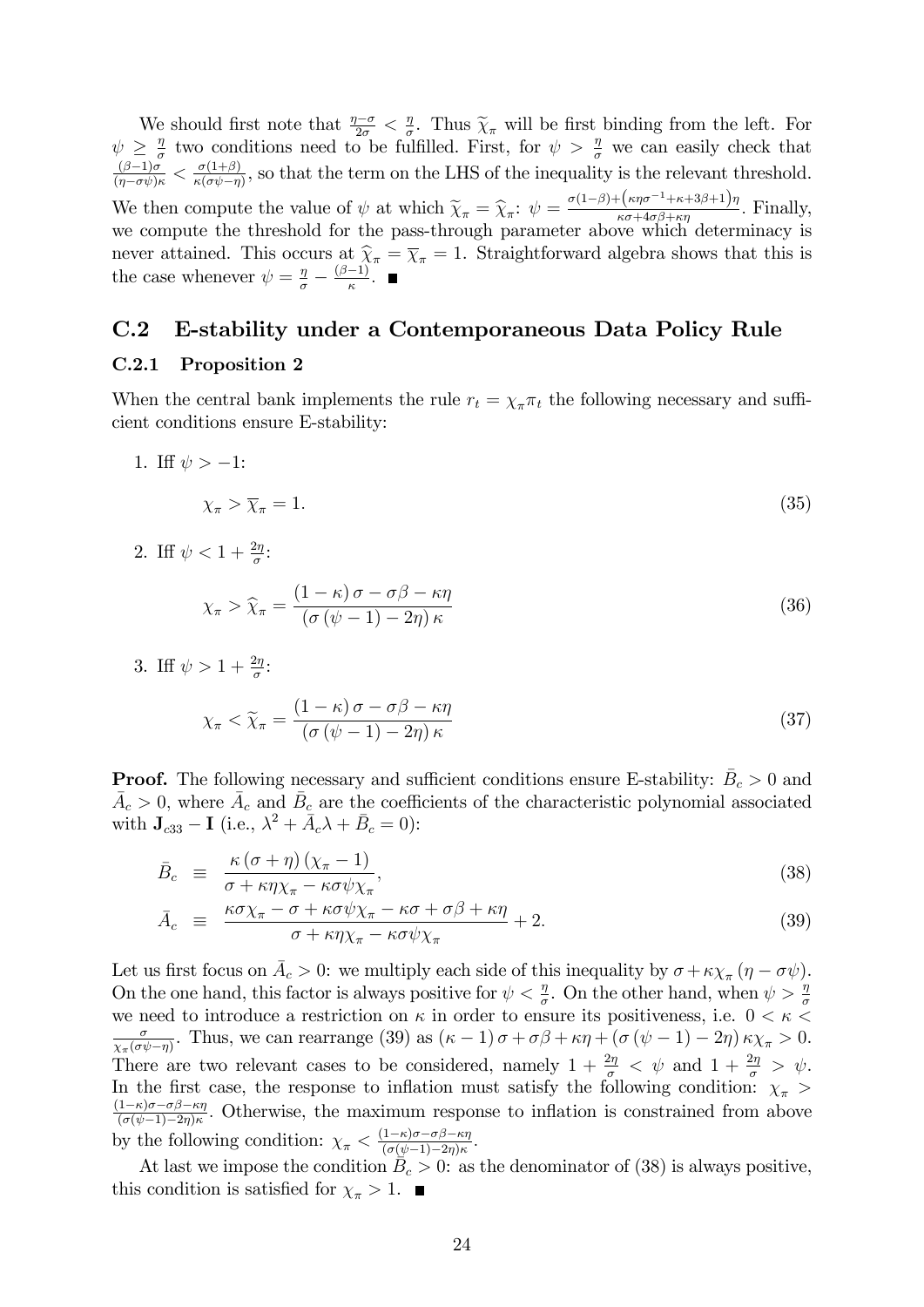## C.3 Determinacy with Forward Expectations in the Policy Function

#### C.3.1 Proposition 3

When the central bank implements the rule  $r_t = \chi_{\pi} E_t \pi_{t+1}$  the following necessary and sufficient conditions ensure equilibrium uniqueness:

1. Iff  $\psi > -1$ :

$$
\chi_{\pi} = \overline{\chi}_{\pi} > 1 \tag{40}
$$

$$
\chi_{\pi} \quad < \quad \widehat{\chi}_{\pi} = \frac{1 - \beta}{\kappa \left(\psi + 1\right)}\tag{41}
$$

2. Iff  $\psi < \frac{\eta - \sigma}{2\sigma}$ :

$$
\chi_{\pi} < \widetilde{\chi}_{\pi} = \frac{2\sigma \left(1 + \beta\right) + \kappa \left(\sigma + \eta\right)}{\kappa \left(\sigma + \eta\right) - 2\kappa \sigma \left(1 + \psi\right)}\tag{42}
$$

Proof. As the central bank does respond neither to asset prices misalignments nor to the output gap,  $\beta$  is one of the three eigenvalues of  $J_f$ . Furthermore, the NK Phillips curve and the IS constitute an autonomous system in which the matrix of structural parameters associated to the forward looking vector is represented by the following cofactor:

$$
\mathbf{J}_{f33} = \begin{bmatrix} \beta + \kappa \chi_{\pi} (\psi + 1) - \frac{\kappa}{\sigma} (\chi_{\pi} - 1) (\sigma + \eta) & \kappa (\sigma + \eta) \\ -\frac{1}{\sigma} (\chi_{\pi} - 1) & 1 \end{bmatrix}.
$$

The necessary and sufficient conditions ensuring determinacy are  $|B_f|$  < 1, and  $|A_f|$  <  $1 + B_f$ , where  $A_f$  and  $B_f$  are the coefficients of the characteristic polynomial of  $J_{f33}$  (i.e.,  $\lambda^2 + A_f \lambda + B_f = 0$ :

$$
B_f \equiv \beta + \kappa \chi_{\pi} (\psi + 1), \tag{43}
$$

$$
A_f \equiv \left( \frac{\kappa}{\sigma} \left( \chi_{\pi} - 1 \right) \left( \sigma + \eta \right) - \kappa \chi_{\pi} \left( \psi + 1 \right) - \beta - 1 \right). \tag{44}
$$

Let us first focus first on  $|B_f| < 1$ , which translates into  $\beta + \kappa \chi_\pi(\psi + 1) < 1$  and  $-\beta - \kappa \chi_{\pi}(\psi + 1) < 1.$  We start by considering the first inequality, which can be rewritten as  $\chi_{\pi} < \frac{1-\beta}{\kappa(\psi+1)}$ . As to the second inequality, under  $\psi > -1$  this can be expressed as  $\chi_{\pi} > \frac{-1-\beta}{\kappa(\psi+1)}$ . As the term on the RHS of the last inequality is always negative, the relevant constraint is  $\chi_{\pi} > 1$ .

Let us now focus on  $|A_f| < 1 + B_f$ . This can be written as

$$
\frac{\kappa}{\sigma} \left( \chi_{\pi} - 1 \right) \left( \sigma + \eta \right) - \kappa \chi_{\pi} \left( \psi + 1 \right) - \beta - 1 < 1 + \beta + \kappa \chi_{\pi} \left( \psi + 1 \right) \tag{45}
$$

and

$$
\frac{\kappa}{\sigma} \left( \chi_{\pi} - 1 \right) \left( \sigma + \eta \right) - \kappa \chi_{\pi} \left( \psi + 1 \right) - \beta - 1 > -1 - \beta - \kappa \chi_{\pi} \left( \psi + 1 \right). \tag{46}
$$

After some rearrangements (45) is written as  $\kappa \chi_{\pi} \left( \left(1 + \frac{\eta}{\sigma}\right) - 2(\psi + 1) \right) < 2 + 2\beta + \kappa + \eta \frac{\kappa}{\sigma}$  $\frac{\kappa}{\sigma}$ . We then divide each side of the inequality by the term  $\kappa \left(1 + \frac{\eta}{\sigma}\right) - 2\kappa (\psi + 1)$ , which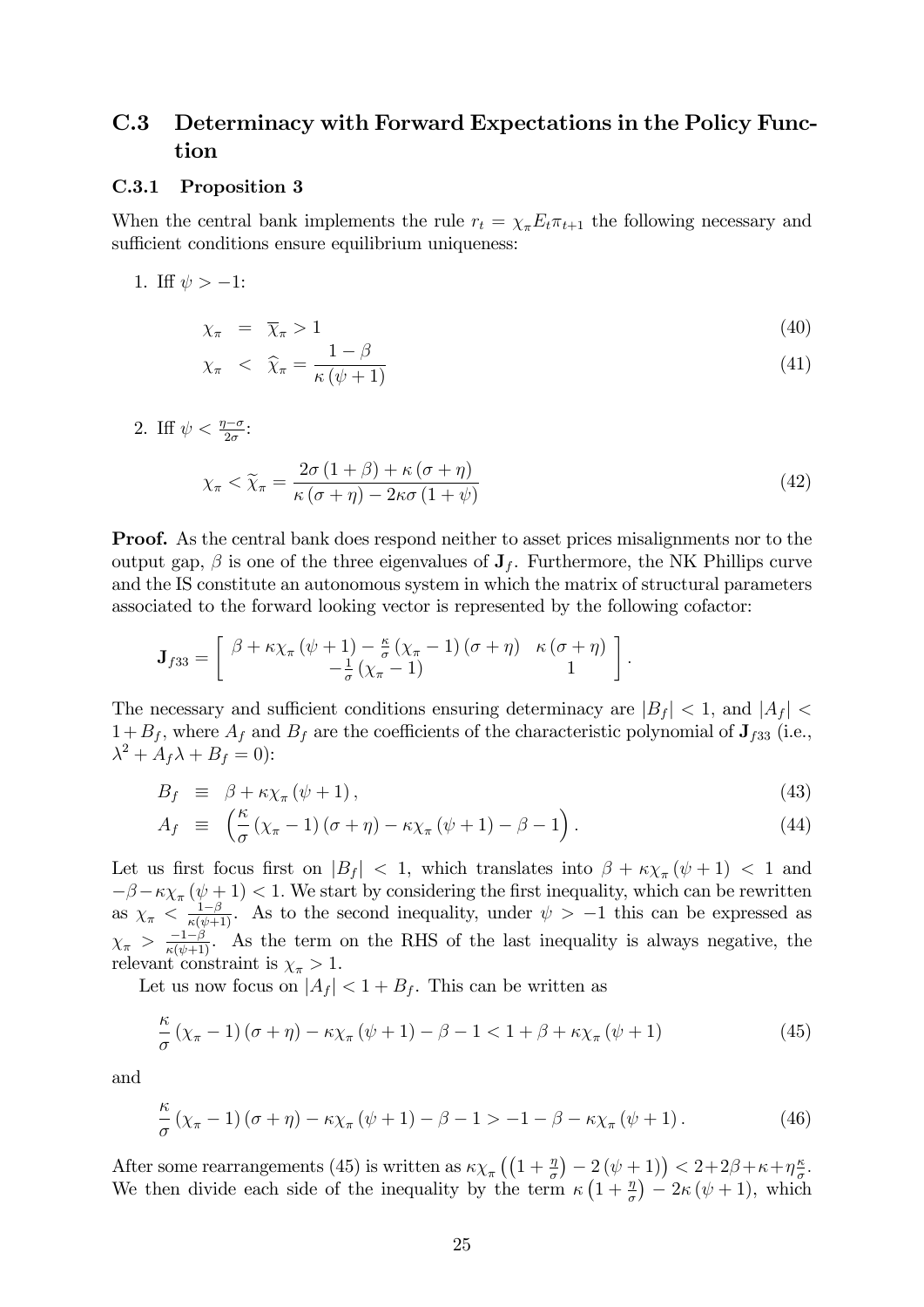is always positive for  $\psi < \frac{\eta-\sigma}{2\sigma}$ . Thus, we can determine the following constraint for the response coefficient:  $\chi_{\pi} < \frac{2+2\beta+\kappa+\eta\frac{\kappa}{\sigma}}{\kappa(1+\frac{\eta}{\sigma})-2\kappa(\psi+1)}$ . Otherwise, when  $\psi > \frac{\eta-\sigma}{2\sigma}$  the relevant constraint is  $\chi_{\pi} > \frac{2+2\beta+\sigma+\eta}{\kappa(1+\eta^2)-2\kappa(\eta)}$  $\frac{2+2\beta+\sigma+\eta}{\kappa(1+\frac{\eta}{\sigma})-2\kappa(\psi+1)}$ . When exploring (46) it is immediate to show that  $\chi_{\pi} > 1$  is the relevant constraint.

### C.3.2 Corollary 2

The conditions in Proposition 3 can be re-stated to determine the following critical values of the pass-through:

- 1. If  $-1 < \psi \leq \frac{(1-\beta)(\sigma+\eta)}{4\sigma+\kappa(\sigma+\eta)}-1$  the response coefficient to inflation has to lie within the area between the locus  $\tilde{\chi}_{\pi}$  and the bottom limit represented by  $\overline{\chi}_{\pi} = 1$ .
- 2. If  $\frac{(1-\beta)(\sigma+\eta)}{4\sigma+\kappa(\sigma+\eta)}-1 < \psi < \frac{1-\beta-\kappa}{\kappa}$  the response coefficient has to be within the area between the locus  $\widehat{\chi}_{\pi}$  and the bottom limit represented by  $\overline{\chi}_{\pi} = 1$ .
- 3. If  $\psi \geq \frac{1-\beta-\kappa}{\kappa}$  determinacy is never attained.

**Proof.** We first have to compute the points at which the thresholds implied by (41) and (42) cross  $\bar{\chi}_{\pi} = 1$ . It can easily be confirmed that  $\tilde{\chi}_{\pi}$  crosses  $\bar{\chi}_{\pi}$  at  $\psi^a = \frac{-1-\beta-\kappa}{\kappa}$ , while  $\hat{\chi}_{\pi}$  crosses  $\bar{\chi}_{\pi}$  at  $\psi^{b} = \frac{1-\beta-\kappa}{\kappa}$ . Note that  $\psi^{a} < -1$  and  $\psi^{a} < \psi^{b}$ . Moreover, as  $\tilde{\chi}_{\pi}$  increases in  $\psi$  it will represent an upper bound to  $\chi_{\pi}$ , from  $\psi = -1$  up to the point where  $\widetilde{\chi}_{\pi}$ crosses  $\hat{\chi}_{\pi}$ , namely  $\psi = \frac{(1-\beta)(\sigma+\eta)}{4\sigma+\kappa(\sigma+\eta)} - 1$ . We need to show that this point lies on the LHS of the threshold implied by condition (41), namely  $\frac{\eta-\sigma}{2\sigma}$ . After some tedious algebra we can prove that this is always the case (under the restriction on  $\kappa$  we have imposed above). From this point onwards (41) binds  $\chi_{\pi}$  from above, up to the point in which  $\hat{\chi}_{\pi}$  crosses  $\bar{\chi}_{\pi}$ . From this point onwards determinacy can never be attained.

## C.4 E-stability with Forward Expectations in the Policy Function

### C.4.1 Proposition 4

When the central bank implements the rule  $r_t = \chi_{\pi} E_t \pi_{t+1}$  the following necessary and sufficient conditions ensure E-stability:

1. Iff  $\psi > -1$ :

$$
\chi_{\pi} > \overline{\chi}_{\pi} = 1. \tag{47}
$$

2. Iff  $\psi < \frac{\eta}{\sigma}$ :

$$
\chi_{\pi} > \widehat{\chi}_{\pi} = \frac{\kappa (\sigma + \eta) - \sigma (1 - \beta)}{\kappa (\eta - \sigma \psi)} \tag{48}
$$

3. Iff  $\psi > \frac{\eta}{\sigma}$ :

$$
\chi_{\pi} < \widetilde{\chi}_{\pi} = \frac{\sigma \left( 1 - \beta \right) - \kappa \left( \sigma + \eta \right)}{\kappa \left( \sigma \psi - \eta \right)} \tag{49}
$$